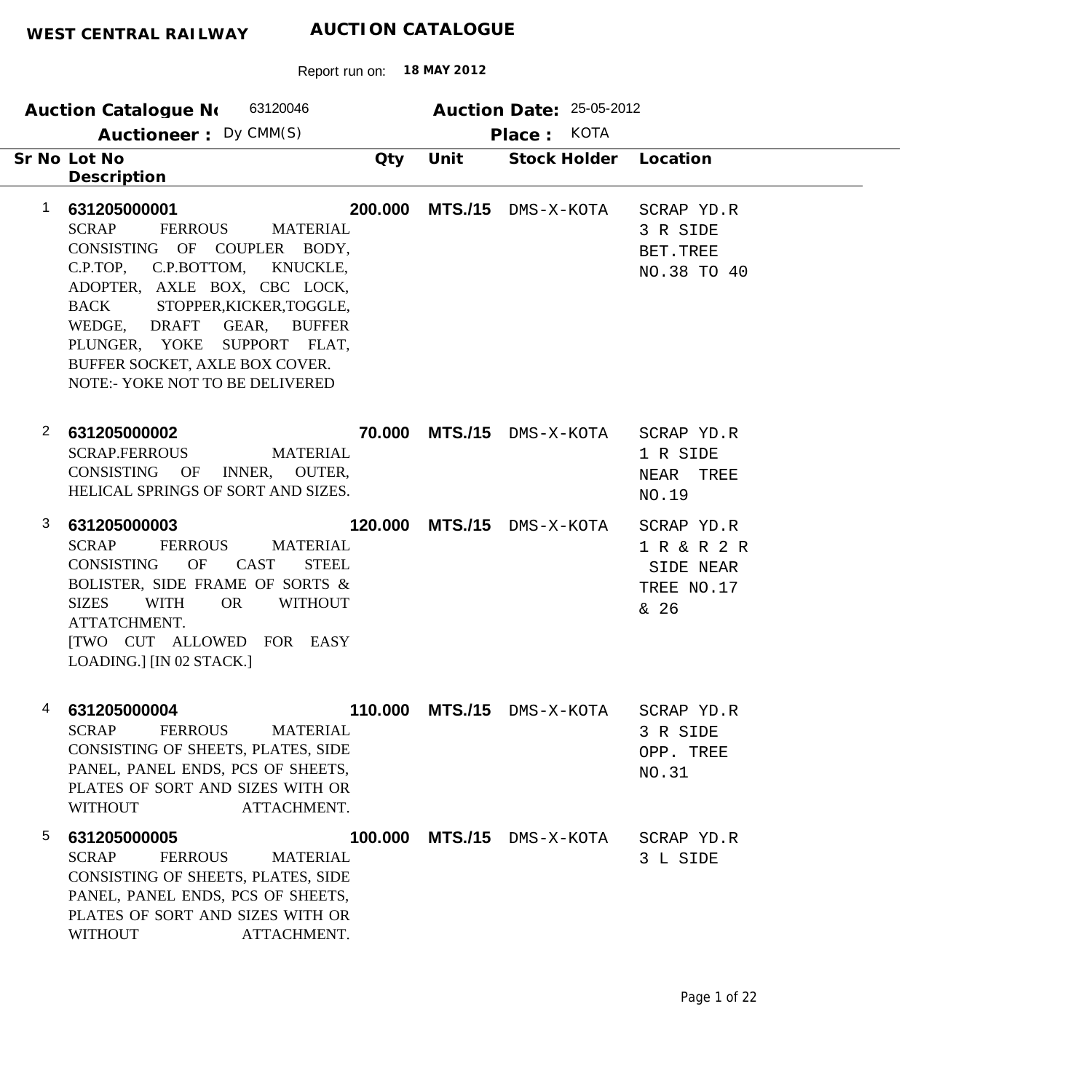|              | Sr No Lot No                                                                                                                                                                                                                                                                                                                                                                                                                                                                                                                                                                                                                                                             | Qty     | Unit           | Stock Holder Location      |                                              |
|--------------|--------------------------------------------------------------------------------------------------------------------------------------------------------------------------------------------------------------------------------------------------------------------------------------------------------------------------------------------------------------------------------------------------------------------------------------------------------------------------------------------------------------------------------------------------------------------------------------------------------------------------------------------------------------------------|---------|----------------|----------------------------|----------------------------------------------|
|              | Description                                                                                                                                                                                                                                                                                                                                                                                                                                                                                                                                                                                                                                                              |         |                |                            |                                              |
| 6            | 631205000006<br><b>SCRAP</b><br><b>FERROUS</b><br><b>MATERIAL</b><br>CONSISTING OF CUT PCS OF SHEETS,<br>PLATES, RIVET, CUT PCS OF ANGLE,<br>CHANNEL, PIPES, CUT PCS OF BOLT &<br>FOOT STEP, DOOR HINGE ETC.                                                                                                                                                                                                                                                                                                                                                                                                                                                             | 80.000  |                | <b>MTS./15</b> DMS-X-KOTA  | SCRAP YD.R<br>3 L SIDE<br>OPP. TREE<br>NO.41 |
| $\mathbf{7}$ | 631205000007<br><b>SCRAP</b><br><b>FERROUS</b><br><b>MATERIAL</b><br>CONSISTING OF SIDE WALL, SIDE END<br>OF SHORT & SIZE.<br>[ONLY FIVE CUT ALLOWED.]                                                                                                                                                                                                                                                                                                                                                                                                                                                                                                                   |         |                | 110.000 MTS./15 DMS-X-KOTA | SCRAP YD.R<br>3 L SIDE                       |
| 8            | 631205000008<br>SC.FERROUS MATERIAL CONSISTING<br>OF NUT, BOLT, RIVETS, PCS OF ANGLE,<br>CHANNEL, M.S.BRACKET, WASHER<br>M.S.LINERS,<br><b>DOOR</b><br><b>HINGE</b><br>FOOT, SMALL CUT PCS OF TIE BAR,<br>SIDE BEARER HOUSING, BRAKE WEAR<br>PLATE, KNUCKLE THROWER, G.I.OHE<br>FITTINGS, BK HANGER LEVER, BK<br>SHOE KEY, S/PIN, M.S.PINS, S/PLATE,<br>KNUCKLE PINS, PCS OF PIPE, SAFETY<br>LOOP, BK SHOE HEAD, RELEASED<br>VALVE, CUT PCS OF<br>SHEET,<br>PLATES, BUCKLES, OHE FITTING, PCS<br>OF ROUND, BRIDLE BAR, SHACKLE<br>STONE, EQUIIZING LEVER, STRIKER<br>CASTING WEAR PLATE, SUSPENSION<br>SOCKER, INSULATOR CAP AND OTHER<br>SMALL MS WAGON COMPONENTS ETC. | 150.000 |                | <b>MTS./15</b> DMS-X-KOTA  | SCRAP YD.R<br>4 L SIDE                       |
| 9            | 631205000010<br>SCRAP COND.JEEP MAHINDRA JEEP<br>NO.MP04/AA5613<br><b>MODEL</b><br><b>MVM</b><br><b>LIMITED</b><br><b>CHASIS</b><br>NO.C-5500D-<br>4/353869, ENGINE NO.DL35864. (COND.<br>NO.<br><b>CERTIFICATE</b><br>EL/TRD/S/3<br>DT.27.04.12 ISSUED BY SR.DEE-KOTA)                                                                                                                                                                                                                                                                                                                                                                                                  | 1.000   | <b>NOS./01</b> | DMS-X-KOTA                 | <b>SCRAP</b><br>YD.NEAR<br>TREE NO.10        |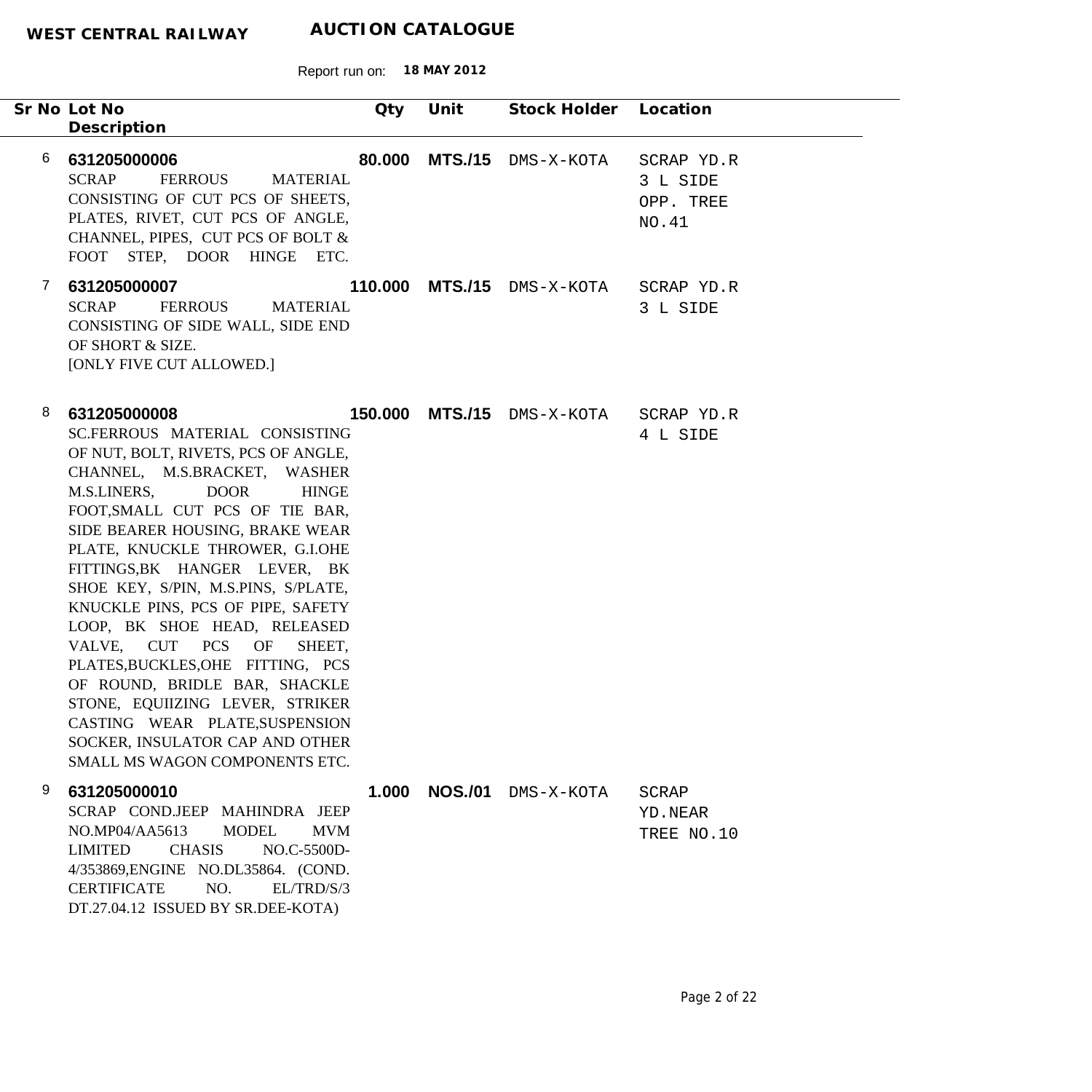|                  | Sr No Lot No<br>Description                                                                                                                                                                                                                                                                                                                                                                                                                                                                                                                                                                                                                                                                                                                                                                                                                 | Qty | Unit | Stock Holder Location            |                                              |
|------------------|---------------------------------------------------------------------------------------------------------------------------------------------------------------------------------------------------------------------------------------------------------------------------------------------------------------------------------------------------------------------------------------------------------------------------------------------------------------------------------------------------------------------------------------------------------------------------------------------------------------------------------------------------------------------------------------------------------------------------------------------------------------------------------------------------------------------------------------------|-----|------|----------------------------------|----------------------------------------------|
| 10               | 631205000013<br><b>SCRAP</b><br><b>FERROUS</b><br><b>MATERIAL</b><br>CONSISTING OF E/M PAD, METAL<br>BONDED RUBBER PAD, D/GEAR PAD,<br>RUBBER PAD, BUFFER PAD WITH OR<br><b>WITHOUT</b><br>ATTACHMENT.                                                                                                                                                                                                                                                                                                                                                                                                                                                                                                                                                                                                                                      |     |      | <b>60.000 MTS./15</b> DMS-X-KOTA | SCRAP YD.R<br>1 L SIDE<br>NEAR TREE<br>NO.13 |
| 11               | 631205000014<br><b>SCRAP</b><br><b>FERROUS</b><br><b>MATERIAL</b><br><b>CONSISTING OF BRAKE BEAM OF SORT</b><br>AND SIZES WITH OR WITHOUT<br>ATTACHMETN.                                                                                                                                                                                                                                                                                                                                                                                                                                                                                                                                                                                                                                                                                    |     |      | <b>30.000 MTS./15</b> DMS-X-KOTA | SCRAP YD.R<br>1 L SIDE<br>NEAR TREE<br>NO.16 |
| 12 <sup>12</sup> | 631205000016<br><b>SCRAP</b><br><b>FERROUS</b><br><b>MATERIAL</b><br>CONSISTING OF ANGLE, CHANEL,<br>FOOT STEP, YOKE PIN, KNUCKLE PIN,<br>FISH PLATE, BUCKLE, COUPLER ROD,<br>CONTROL ROD, PUSH ROD, PULL ROD,<br>PUSH TROLLY WHEEL, BOGIE BRAKE<br>PUSH ROD, ROUND BAR, HORIZENTAL<br>LEVER COMPLETE SET, HORIZENTAL<br>LEVER, ANGLE CHANEL AND ROUND'S<br>STRUCTURE, G.I.ROD, SIGNAL EYE<br>ROD, G.I. ANGLE & CHANEL, DRAFT<br>LINK, TARE TIE ROD, G.I.CHANEL,<br>DOOR CHECK SPRING, LADDERS, SAB<br>CONTROL ROD SANCTION WINDOW<br>FRAME, M.S.ROUND OF VARIOUS<br>TYPE, ISOLATOR PARTS,<br><b>BOTTOM</b><br><b>SUPPORT</b><br>PLATE,<br><b>SIDE</b><br>STANCTION, M.S.PLATE, HAND<br>WHEEL, CENTRE<br><b>PIVOT</b><br>PIN, BKT<br>CONNECTING LINK, BK SHAFT, BK<br>BEAM HANGER, HORN CHECK,<br>BRIDLE BAR, BRAKE BEAM SUPPORT<br>ETC.ETC |     |      | <b>50.000 MTS./15</b> DMS-X-KOTA | SCRAP YD.R<br>2 L SIDE<br>NEAR TREE<br>NO.23 |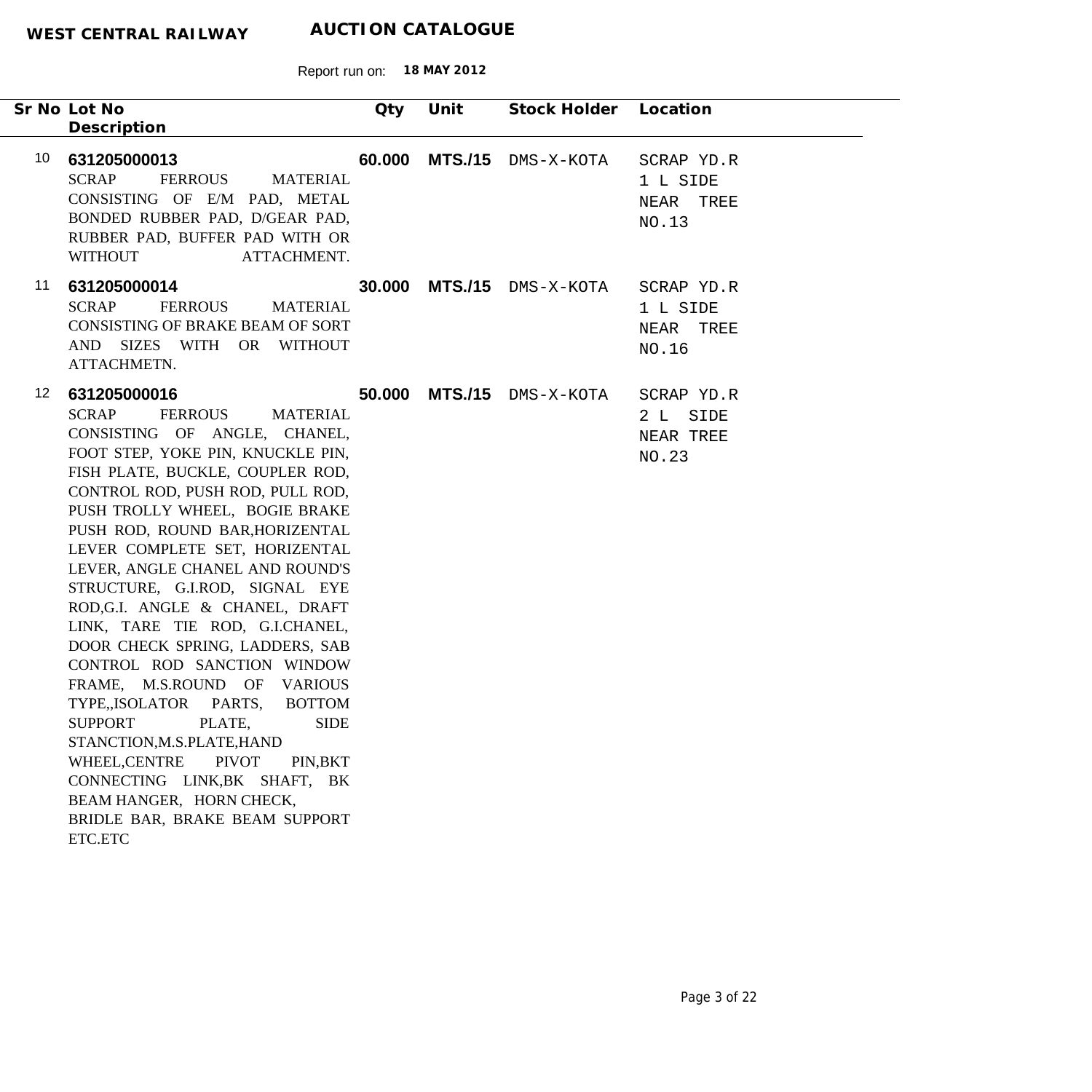| Sr No Lot No<br>Description                  |                                                                                                                                                                              | Qty    | Unit             | Stock Holder Location                 |                                                                                                                                |
|----------------------------------------------|------------------------------------------------------------------------------------------------------------------------------------------------------------------------------|--------|------------------|---------------------------------------|--------------------------------------------------------------------------------------------------------------------------------|
| 13<br>631205000017<br><b>SCRAP</b>           | <b>FERROUS</b><br><b>MATERIAL</b><br>CONSISTING OF CUT PCS OF SHEETS,<br>PLATES, RIVET, CUT PCS OF ANGLE,<br>CHANNEL, PIPES, CUT PCS OF BOLT &<br>FOOT STEP, DOOR HINGE ETC. | 60.000 | <b>MTS./15</b>   | DMS-X-KOTA                            | SCRAP YD.R<br>3 L SIDE<br>NEAR TREE<br>NO.29                                                                                   |
| 14<br>631205000018<br><b>SCRAP</b><br>SIZES. | <b>FERROUS</b><br><b>MATERIAL</b><br>CONSISTING OF YOKE OF SORT AND                                                                                                          |        |                  | 20.000 MTS./15 DMS-X-KOTA             | SCRAP YD.R<br>4 L SIDE<br>OPP. TREE<br>NO.43                                                                                   |
| 15<br>631205000020<br><b>SCRAP</b>           | FERROUS<br><b>MATERIAL</b><br>CONSISTING OF TURNING BORING OF<br>SORT AND SIZES.                                                                                             |        |                  | 85.000 MTS./15 DMS-X-KOTA             | SCRAP<br>YD. WAGON<br>NO.109232<br>SE/BOXNM-<br>I, 2-110282<br>$CR/BOXN, 3-$<br>87100<br>WR/BOXNM1, 4<br>$-46916$<br>ER/BOXNMI |
| 16<br>631205000022<br>OF                     | SCRAP COPPER CABLE WITH RUBBER<br>AND COPPER LUGS WITH INSULATED<br>SORT<br><b>AND</b><br><b>SIZES</b>                                                                       |        |                  | 2150.000 KGS./13 DMS-NF-<br>WARD-KOTA | LYING IN<br>NF-WARD                                                                                                            |
| 17<br>631205000024<br><b>RUBBER</b>          | SCRAP COPPER CABLE ARMED WITH<br>INSULATED PVC<br><b>IRON</b><br>ATTACHMENT OF SORT AND SIZES.                                                                               |        | 3000.000 KGS./13 | DMS-NF-<br>WARD-KOTA                  | LYING IN<br>NF-WARD                                                                                                            |
| 631205000025<br>18<br>OF                     | SCRAP G.I. MATERIAL CONSISTING OF<br>OHE POLE, CUT PCS OF SUPPORT MAST<br><b>SORT</b><br><b>AND</b><br>SIZES.                                                                | 20.000 | <b>MTS./15</b>   | DMS-X-KOTA                            | <b>SCRAP</b><br>YD.MAIN<br>RD.L SIDE<br>NEAR TREE<br>NO.10                                                                     |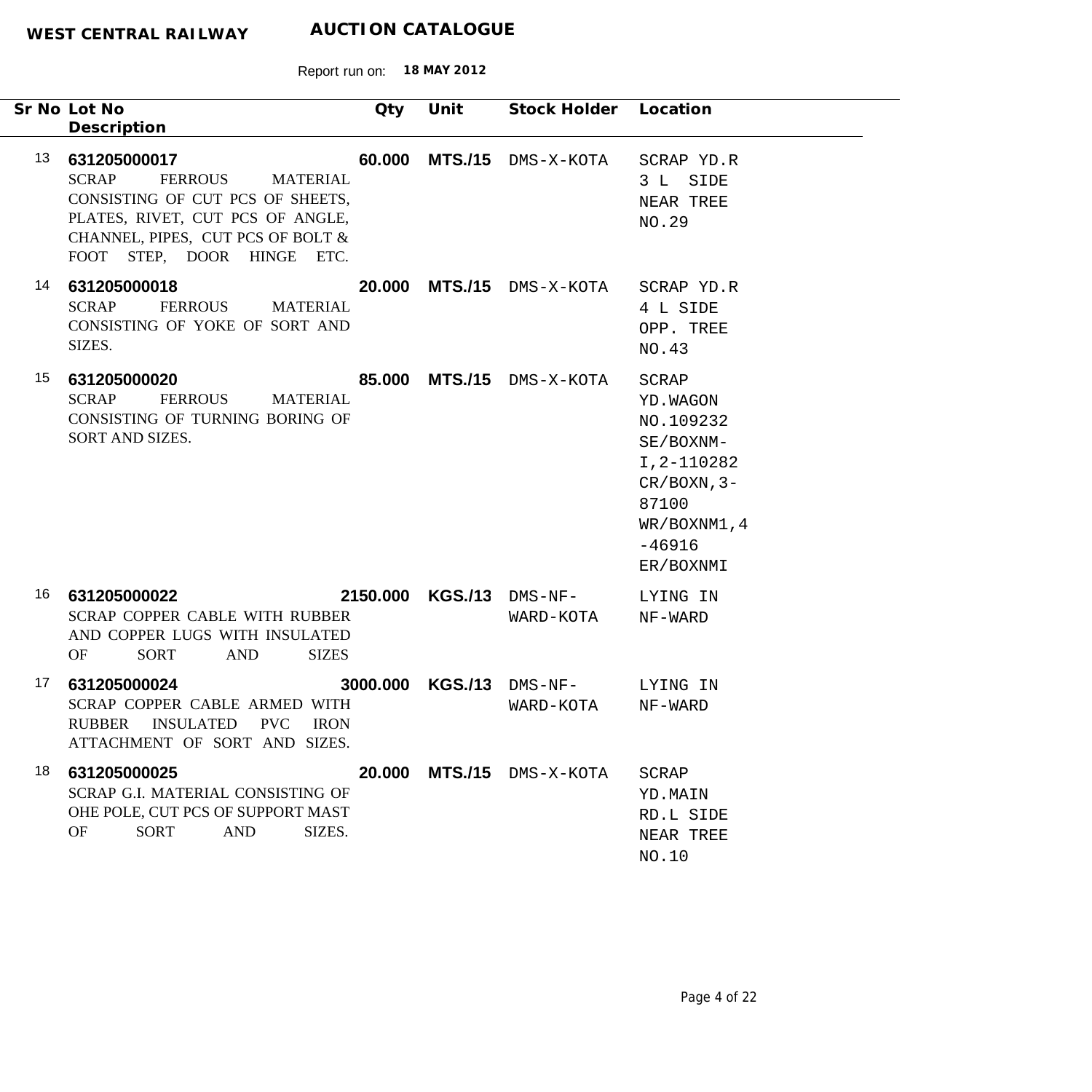|                | 63120047<br>Auction Catalogue No                                                                                                                                                                                                                                                                                                                  |         |                | Auction Date: 25-05-2012  |                                         |
|----------------|---------------------------------------------------------------------------------------------------------------------------------------------------------------------------------------------------------------------------------------------------------------------------------------------------------------------------------------------------|---------|----------------|---------------------------|-----------------------------------------|
|                | Auctioneer: Dy CMM(S)                                                                                                                                                                                                                                                                                                                             |         |                | KOTA<br>Place:            |                                         |
|                | Sr No Lot No<br>Description                                                                                                                                                                                                                                                                                                                       | Qty     | Unit           | Stock Holder              | Location                                |
| 1              | KTT631201272<br>98011285<br>SCRAP RAIL 60 KG = 51 NOS = 343.26<br>RM<br>(FOR<br><b>S/HOLDER</b><br><b>INF.NO.)SS.11</b><br>NO.KTT/RMA/DRF/RAILS/125<br>DT.15.12.2011.                                                                                                                                                                             | 20.712  | <b>MTS./15</b> | SSE/PW/RMA                | DRF YARD<br>$KM-873/9-$<br>11.          |
| $\overline{2}$ | KTT631201273<br>98011285<br>SCRAP RAIL 90 R PCS, RAIL 75 R, RAIL<br>69 LBS WITH FISH PLATE 90 R = $538$<br>NOS, FISH PLATE 90 LBS = $404$ NOS,<br>FISH PLATE 75 R = 104 NOS, FISH<br>PLATE 69 LBS = 90 NOS, FISH BOLT =<br>1942 NOS BELOW 1 MTR<br><b>S/HOLDER</b><br>(FOR<br><b>INF.NO.)SS.11</b><br>NO.SSE/PW/N/KOTA/11-12/19<br>DT.14.10.2011. | 28.390  |                | MTS./15 SSE/PW/N/KO<br>TA | OFFICE<br>COMPOUND<br>SSE/PW/N/KO<br>TA |
|                | MODE OF DELIVERY BY ACTUAL WT.                                                                                                                                                                                                                                                                                                                    |         |                |                           |                                         |
| 3              | KTT631202340<br>98415418                                                                                                                                                                                                                                                                                                                          | 154.660 | <b>MTS./15</b> | SSE/PW/BWM                | SSE/PW/BWM<br>OFFICE                    |

Report run on: **18 MAY 2012**

| SIZE/090 DT.12.01.2012                                                        | SCRAP WOODEN SLEEPER BROKEN<br>ORDINERY P&C BRIDGE OFF SIZE<br>WITH ATTACHMENT IF ANY IN 21<br>STACK.(FOR S/HOLDER INF.NO.)SS.11<br>NO.KTT/BWM/WOODEN SLEEPER OFF |                                 |                        | ヘエエ エアア<br>COMPOUND<br>EAST SIDE<br>MATERIAL<br>LYING IN<br>M.P.STATE.    |
|-------------------------------------------------------------------------------|-------------------------------------------------------------------------------------------------------------------------------------------------------------------|---------------------------------|------------------------|---------------------------------------------------------------------------|
| KTT631202346<br>4<br>98415418<br>IF ANY.IN 31 STACK.<br>(FOR<br>DT.10.01.2012 | <b>SCRAP U/S WOODEN SLEEPER BROKEN</b><br>ORDINERY P&C BRIDGE TIMBER OF<br>SORT AND SIZES WITH ATTACHMENT<br>S/HOLDER<br>NO.SSE/PW/LKE/W/S/11-12/058              | 137.200<br><b>INF.NO.)SS.11</b> | $MTS./15$ $SSE/PW/LKE$ | SE/PW/LKE<br>OFFICE<br>COMPOUND<br>$KM-982/5-7$<br>AND $7-9$ LKE<br>YARD. |

MODE OF DELIVERY BY ACTUAL WT.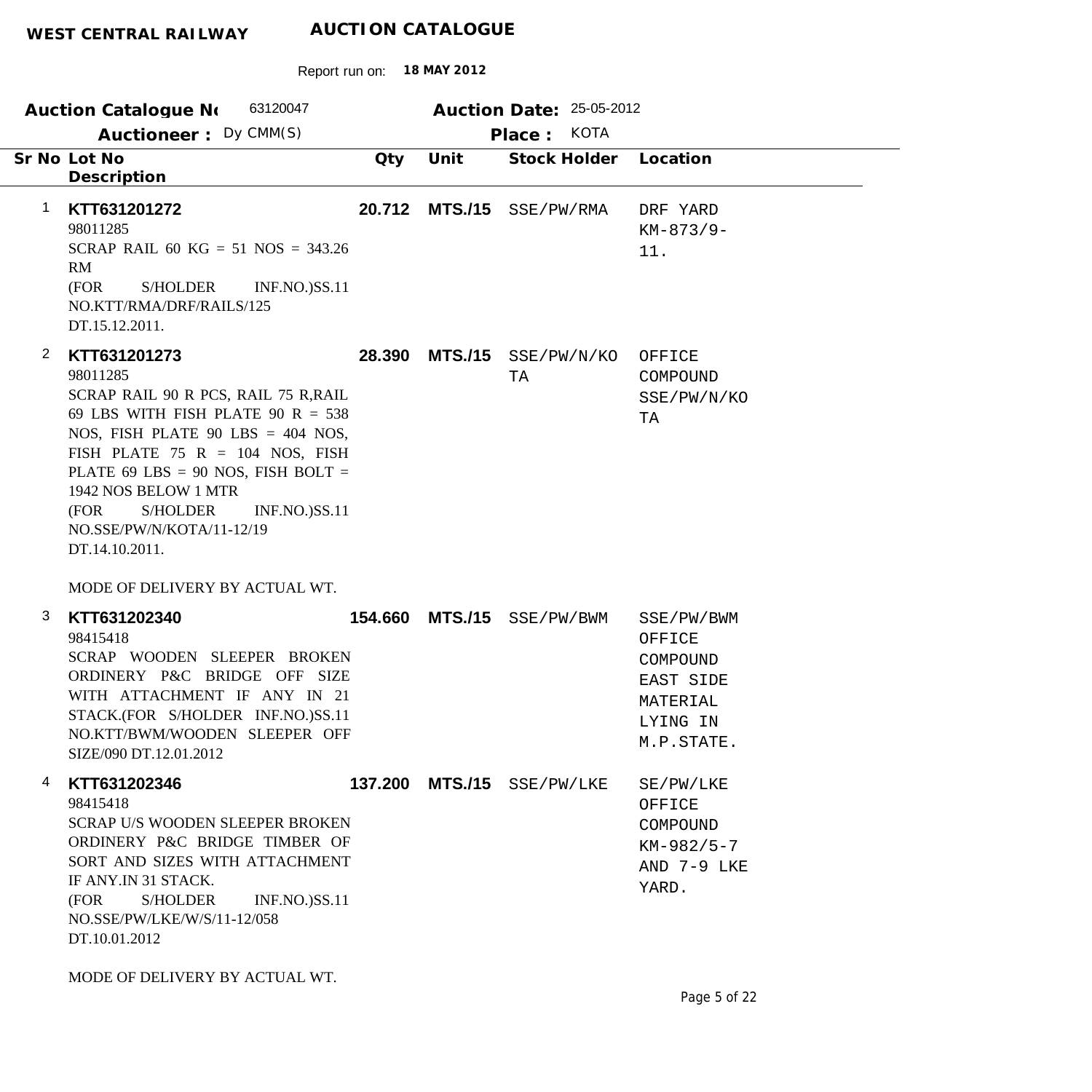|   | Sr No Lot No<br>Description                                                                                                                                                                                                                                   | Qty    | Unit           | Stock Holder       | Location                                                            |
|---|---------------------------------------------------------------------------------------------------------------------------------------------------------------------------------------------------------------------------------------------------------------|--------|----------------|--------------------|---------------------------------------------------------------------|
| 5 | KTT631202370<br>98080015<br>SCRAP U/S CST-9 PLATE BROKEN<br><b>RUSTED</b><br><b>WITH</b><br><b>TIEBAR</b><br><b>PCS</b><br>ATTACHMENT ETC.<br>(FOR<br>S/HOLDER<br>INF.NO.)<br>SS.11<br>NO.SSE/PW/BTE/11-12/07 DT.28.01.2012<br>MODE OF DELIVERY BY ACTUAL WT. | 63.640 |                | MTS./15 SSE/PW/BTE | $KM-1212/9-3$<br>$GL-2/24-22$<br>BEHIND CPWI<br>OFFICE BTE<br>YARD. |
| 6 | KTT631202373<br>98080106<br>SCRAP U/S CI POT BROKEN RUSTED<br>WITH TIEBAR & PCS ATTACHMENT<br>ETC.<br>S/HOLDER<br>INF.NO.)<br>SS.11<br>(FOR<br>NO.SSE/PW/BTE/11-12/05 DT.28.01.2012<br>MODE OF DELIVERY BY ACTUAL WT.                                         | 9.110  | <b>MTS./15</b> | SSE/PW/BTE         | KM-1212/7-9<br>NEAR CIMCO<br>SIDING BTE<br>YARD.                    |
| 7 | KTT631203389<br>98011285<br>SCRAP U/S RAIL 90 R/90 LBS = 55 NOS =<br>RM<br>387.45<br>(FOR<br><b>S/HOLDER</b><br>INF.NO.)SS.11 NO.SSE/PW/BTE/11-12/09<br>DT.09.02.2011                                                                                         |        | 17.284 MTS./15 | SSE/PW/BTE         | BAF/14-16<br>PLATFORM<br>NO.2 KTT<br>END BTE<br>YARD.               |
| 8 | KTT631203415<br>98011285<br>SCRAP RAIL $90 R = 50 NOS = 199.08 RM$<br>(FOR<br><b>S/HOLDER</b><br><b>INF.NO.)SS.11</b><br>NO.SSE/PW/VMA/09/11-12/ DT.03.02.2012                                                                                                | 8.881  |                | MTS./15 SSE/PW/VMA | $KM-764/6-10$<br>(LC <sub>35</sub> )<br>CMU-NKH                     |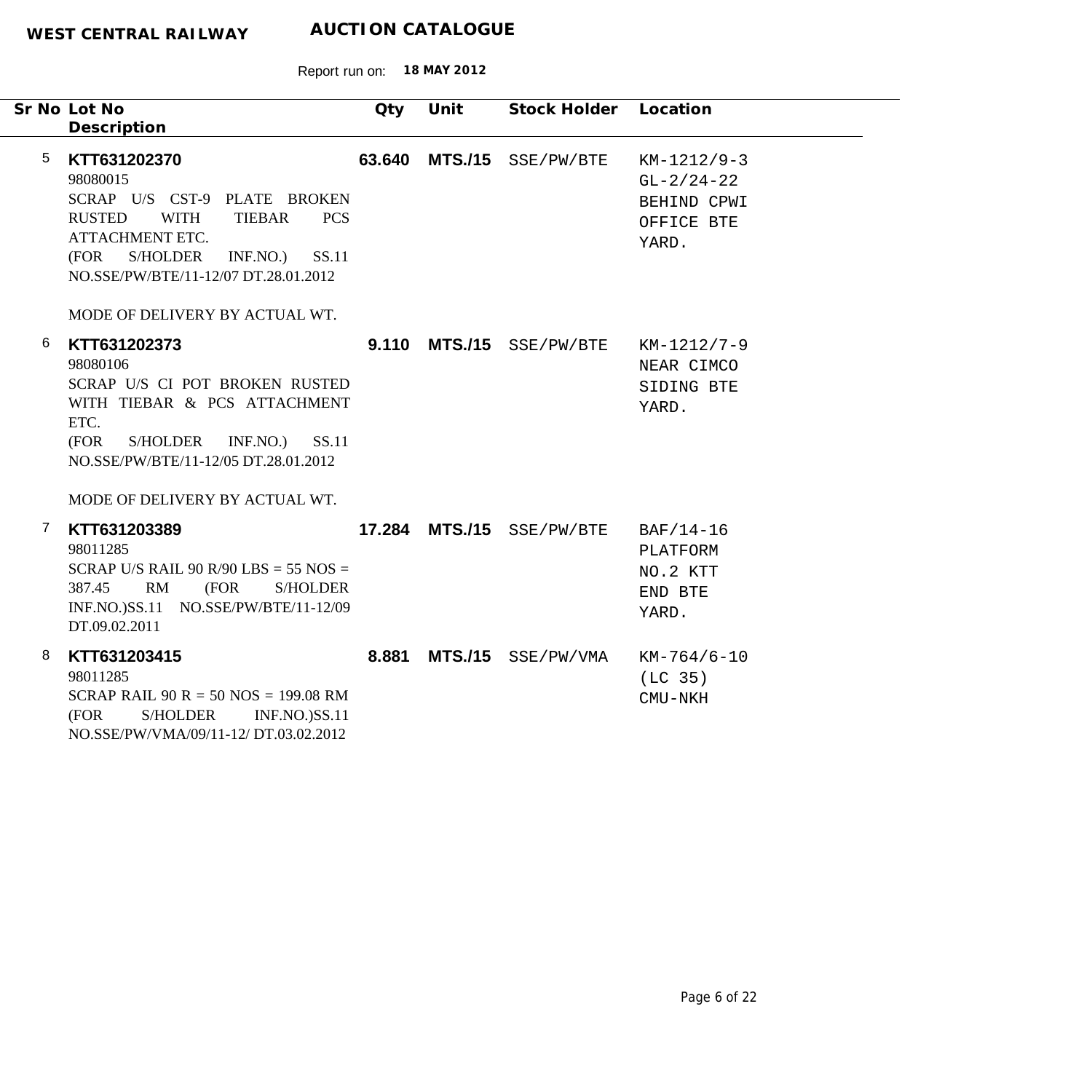|                 | Sr No Lot No<br>Description                                                                                                                                                                                                                                                                                                                                                                       | Qty    | Unit           | Stock Holder              | Location                                                                                                                                             |
|-----------------|---------------------------------------------------------------------------------------------------------------------------------------------------------------------------------------------------------------------------------------------------------------------------------------------------------------------------------------------------------------------------------------------------|--------|----------------|---------------------------|------------------------------------------------------------------------------------------------------------------------------------------------------|
| 9               | KTT631203416<br>98030103<br>1-SCRAP LC C/RAIL 90 R = $8.147$ MTS<br>2-SCRAP LC C/RAIL 90 R SPL = $0.110$<br><b>MTS</b><br>3-SCRAP T/RAIL 52 KG $1:12 = 0.756$ MTS<br>4-SCRAP W/RAIL 52 KG 1:8-1/2 = 0.197<br><b>MTS</b><br>5-SCRAP W/RAIL 52 R 1:8-1/2 = 0.169<br><b>MTS</b><br>S/HOLDER<br>(FOR<br><b>INF.NO.)SS.11</b><br>NO.SSE/PW/VMA05/11-12 DT.03.02.2012<br>MODE OF DELIVERY BY ACUTAL WT. | 9.379  | <b>MTS./15</b> | SSE/PW/VMA                | $KM-758/1-$<br>757/31 CMU<br>YD.                                                                                                                     |
| 10              | KTT631203418<br>98011285<br>SCRAP RAIL 60 KG = 74 NOS = 758.70<br>RM<br>(FOR<br>S/HOLDER<br><b>INF.NO.)SS.11</b><br>NO.PWI/CAG/SCRAP/11-12/03<br>DT.03.03.2012                                                                                                                                                                                                                                    |        | 45.780 MTS./15 | SSE/PW/CAG                | $KM-150/9-$<br>151/0 DHR<br>YD.NEAR LC-<br>85 (RHS) 2-<br>$KM-152/0-1$<br>DHR<br>$YD. (RHS)$ 3-<br>$KM-156/9-$<br>157/0 CRKR<br>STN. (LHS)<br>[M.P.] |
| 11              | KTT631203433<br>98011285<br>SCRAP RAIL 90 R 90 LBS U/S = $106$ NOS<br>1101.71<br>RM<br>(FOR<br><b>S/HOLDER</b><br>$=$<br>INF.NO.)SS.11 NO.SSE/PW/SWM/RAIL/11-<br>12/38 DT.14.03.2012                                                                                                                                                                                                              | 49.147 | <b>MTS./15</b> | SSE/PW/SWM                | KM-1029/9-<br>11 AND<br>$1029/7 - 9$                                                                                                                 |
| 12 <sup>°</sup> | KTT631203459<br>98011285<br><b>SCRAP</b><br>U/S<br><b>WOODEN</b><br><b>SLEEPER</b><br>ORDINERY P&C BRIDGE OFF SIZE (FOR<br><b>S/HOLDER</b><br><b>INF.NO.)SS.11</b><br>NO.SSE/PW/BXN/WOODEN SLEEPER/11-<br>12/23 DT.22.02.2012<br>MODE OF DELIVERY BY ACTUAL WT.                                                                                                                                   |        |                | 70.670 MTS./15 SSE/PW/BXN | $KM-1170/0-6$<br>BXN YD.                                                                                                                             |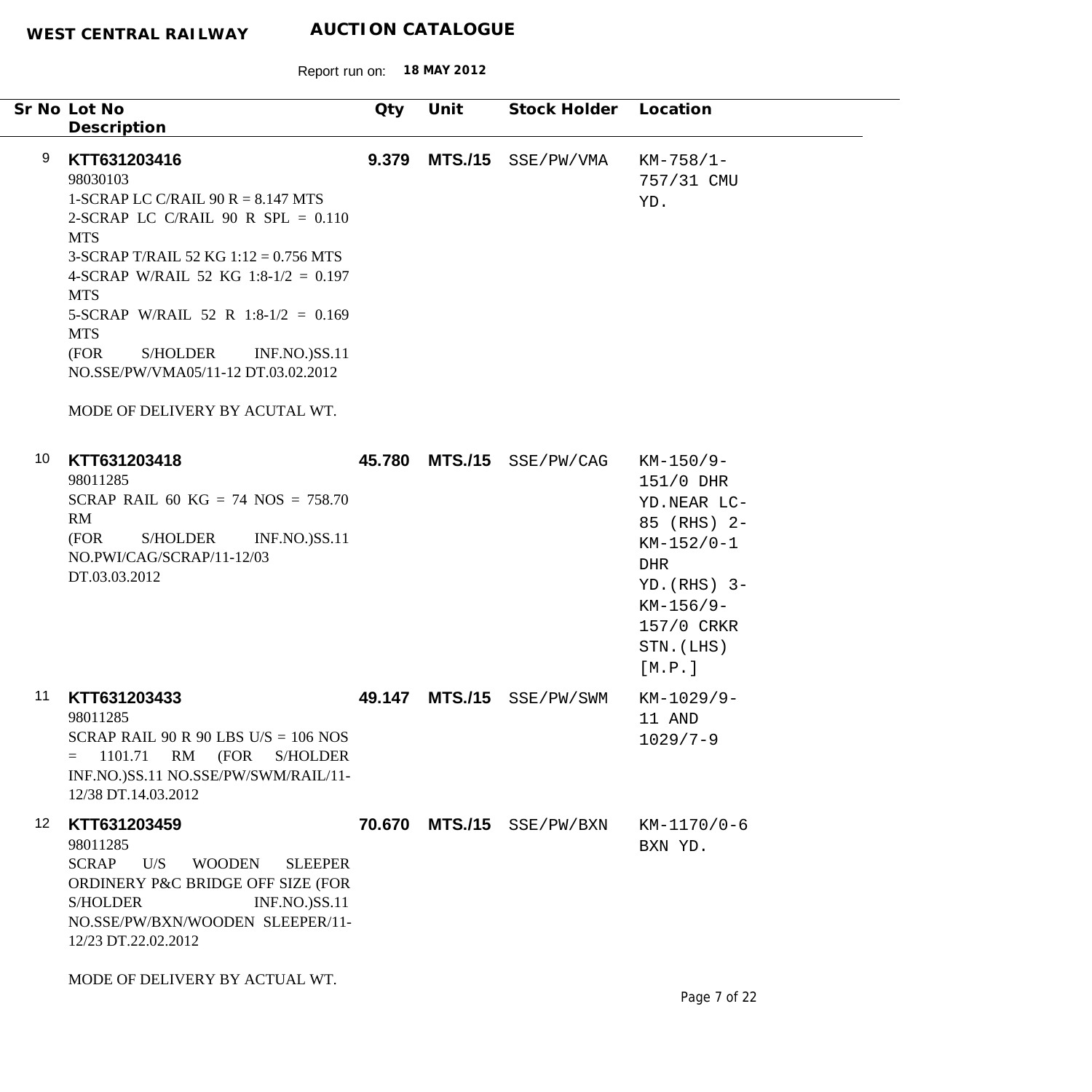|    | Sr No Lot No<br>Description                                                                                                                                                                                                                                                                     | Qty      | Unit           | Stock Holder | Location                          |
|----|-------------------------------------------------------------------------------------------------------------------------------------------------------------------------------------------------------------------------------------------------------------------------------------------------|----------|----------------|--------------|-----------------------------------|
| 13 | KTT631203461<br>1-SCRAP U/S SLIDE CHAIR 52 KG 90 R $=$<br>654 NOS<br>2-SCRAP U/S MS CANTED BEARING<br>$PLATE = 2035 NOS$<br>3-SCRAP U/S MS<br><b>PLAIN</b><br><b>BEARING</b><br>$PLATE = 358 NOS$<br>(FOR<br>S/HOLDER<br><b>INF.NO.)SS.11</b><br>NO.SSE/PW/BXN<br>MS/11-12/25<br>DT.22.02.2012. | 3047.000 | <b>NOS./01</b> | SSE/PW/BXN   | SSE/PW/BXN<br>OFFICE<br>COMPOUND. |

| 14 | KTT631205004 |                                    |                      | 1.000 | <b>NOS./01</b> SSE/PW/S/KO MATERIAL |             |
|----|--------------|------------------------------------|----------------------|-------|-------------------------------------|-------------|
|    |              | SCRAP COND TRUCK NO RRO5836        |                      |       | TA                                  | WILL BE     |
|    | (FOR         |                                    | S/HOLDER INF.NO.)H.Q |       |                                     | SUPPLIED    |
|    |              | L/NO.WCR/SHQ/SALE/SS.11/KTT/DIV.DT |                      |       |                                     | FROM        |
|    | .27.03.12    |                                    |                      |       |                                     | SSE/PWAY/S/ |
|    |              |                                    |                      |       |                                     | KOTA        |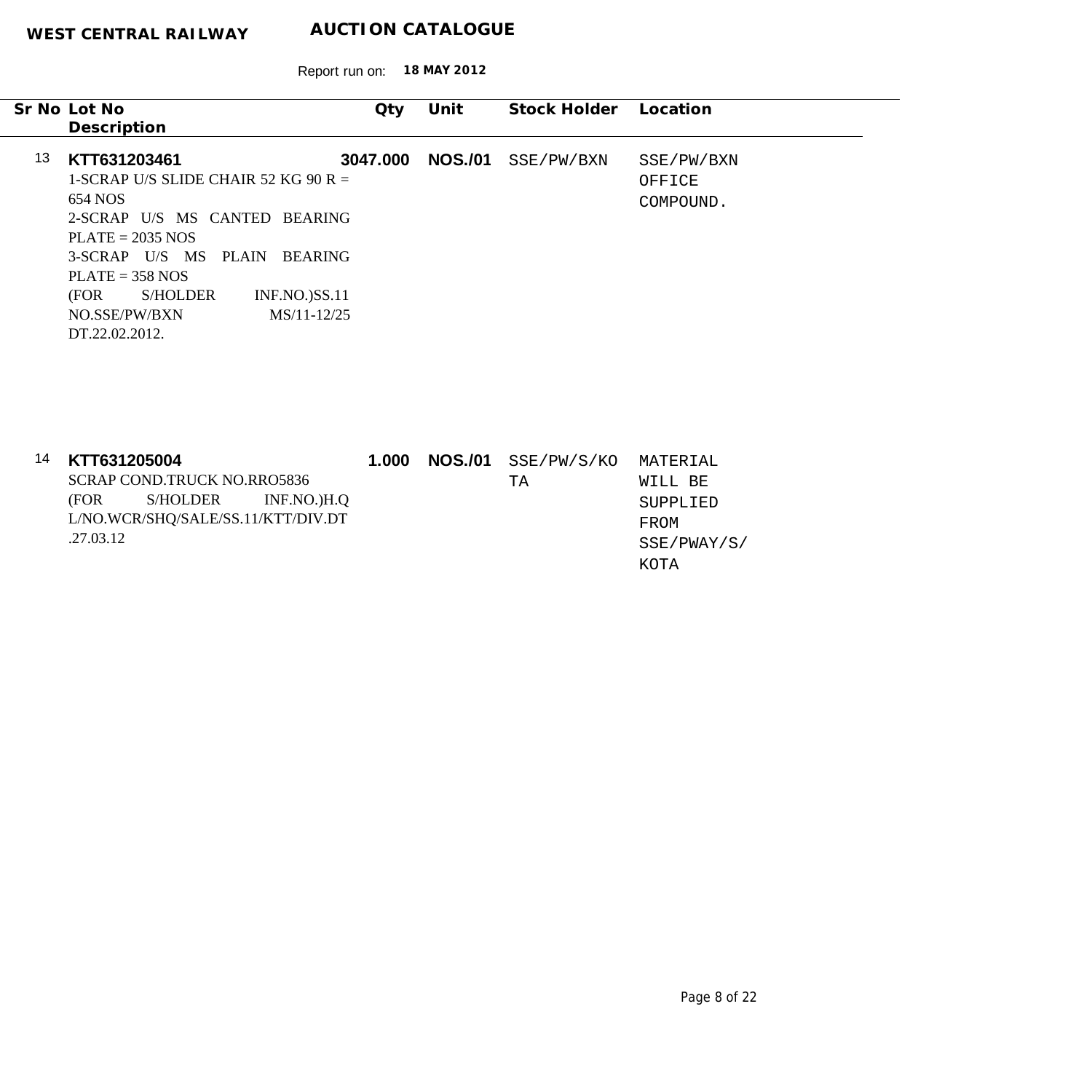| 63120048<br>Auction Catalogue No                                                                                                                                                                                                                                                                                                    |                | Auction Date: 25-05-2012          |                                                           |  |  |
|-------------------------------------------------------------------------------------------------------------------------------------------------------------------------------------------------------------------------------------------------------------------------------------------------------------------------------------|----------------|-----------------------------------|-----------------------------------------------------------|--|--|
| Auctioneer: Dy CMM(S)                                                                                                                                                                                                                                                                                                               |                | <b>KOTA</b><br>Place:             |                                                           |  |  |
| Sr No Lot No<br>Qty<br>Description                                                                                                                                                                                                                                                                                                  | Unit           | <b>Stock Holder</b>               | Location                                                  |  |  |
| 1<br>15.000<br>JBP631110215<br>98415816<br>SCRAP RELEASED WOODEN PACKAGE<br>AND BROKEN TREES IN 5 STACK. AT<br>DIFFERENT LOCATION<br><b>SHED</b><br>IN<br>PERMISSION.<br>(FOR<br><b>S/HOLDER</b><br><b>INF.NO.)SS.11</b><br>NO.NKJ/SSE/D/2011/14 DT.15.09.2011.                                                                     | <b>MTS./15</b> | SSE/LOCO/DL<br>S/NKJ              | MATERIAL<br>WILL BE<br>SUPPLIED IN<br>DIESEL SHED<br>NKJ. |  |  |
| $\overline{2}$<br>JBP631202461<br>2.600<br>98230062<br>SCRAP ALLUMINIUM PARTS LIKE<br>SCRAP VALVE, PISTON,4 NOS WDS6<br>COOLER, RADIATOR<br><b>AFTER</b><br><b>FAN</b><br>BLADES AND OTHER U/S ALLUMINIUM<br>PARTS OF DIESEL LOCO MOTIVES.<br>(FOR<br><b>S/HOLDER</b><br><b>INF.NO.)SS.11</b><br>NO.NKJ/SSE/D/2011/39 DT.18.01.2012 | <b>MTS./15</b> | SSE/LOCO/D/<br>NKJ                | MATERIAL<br>WILL BE<br>SUPPLIED<br>FROM DLS-<br>NKJ       |  |  |
| 3<br>20.000<br>JBP631202465<br>98050126<br>SCRAP & U/S VARIOUS TYPE OF<br>SPRING OF DIESEL LOCO MOTIVES. IN<br>2 STACK.<br>(FOR<br><b>S/HOLDER</b><br><b>INF.NO.)SS.11</b><br>NO.NKJ/SSE/D/2011/43 DT.18.01.2012                                                                                                                    | <b>MTS./15</b> | SSE/LOCO/D/<br>NKJ                | MATERIAL<br>WILL BE<br>SUPPLIED<br>FROM DLS-<br>NKJ.      |  |  |
| 4<br>JBP631202466<br>200.000<br>98090800<br><b>SCRAP COND.210 LTRS BARRELS</b><br>(FOR<br>S/HOLDER<br><b>INF.NO.)SS.11</b><br>NO.NKJ/SSE/D/2011/34 DT.18.01.2012                                                                                                                                                                    |                | <b>NOS./01</b> SSE/LOCO/D/<br>NKJ | MATERIAL<br>WILL BE<br>SUPPLIED<br>FROM DLS-<br>NKJ.      |  |  |
| 5<br>JBP631203497<br>SCRAP MISC.ALLUMINUM SCRAP (FOR<br><b>S/HOLDER</b><br><b>INF.NO.)SS.11</b><br>NO.JBP/C&W/STORE/11-12/01<br>DT.11.11.2011.                                                                                                                                                                                      |                | 430.000 KGS./13 SSE/C&W/JBP       | OS/STORE/C&<br>W/JBP                                      |  |  |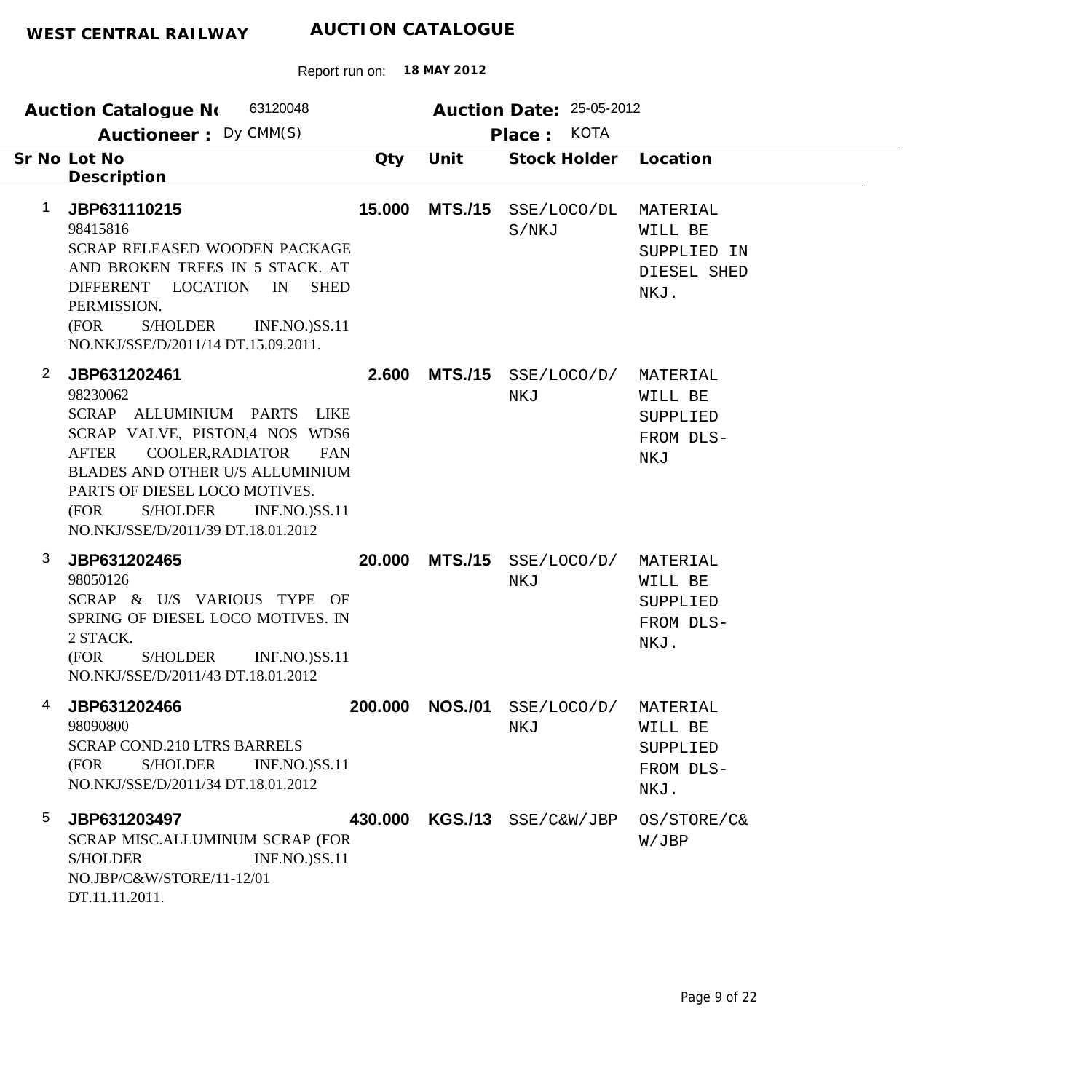|   | Sr No Lot No<br>Description                                                                                                                                                                                                                                                                                                                             | Qty    | Unit           | Stock Holder Location               |                                                                                                                                                                                                                                                                               |
|---|---------------------------------------------------------------------------------------------------------------------------------------------------------------------------------------------------------------------------------------------------------------------------------------------------------------------------------------------------------|--------|----------------|-------------------------------------|-------------------------------------------------------------------------------------------------------------------------------------------------------------------------------------------------------------------------------------------------------------------------------|
| 6 | JBP631203500<br>98050126<br><b>SCRAP</b><br>CONSISTING OF<br>LIGHT<br>BODY PATCH,<br>MELTING<br><b>FLOOR</b><br>PATCH, MS SHEET, CORODED AND<br>RUSTED RELEASE FROM<br>BOXN<br>WAGON.(FOR S/HOLDER INF.NO.)SS.11<br>NO.JBP/NKJ/C&W/MS/01/12/210<br>LOT<br>DT.31.01.2012                                                                                 | 10.000 | <b>MTS./15</b> | SSE/C&W/ROH<br>SHED/NKJ             | OSL COMPLEX<br>NKJ.                                                                                                                                                                                                                                                           |
| 7 | JBP631203503<br>98050060<br>SCRAP CS CONSISTING OF HELICAL<br>SPRING, OUTER SPRING, INNER<br>SPRING, SNUBBER SPRING ALL TYPE<br>HELICAL SPRING RELEASED FROM<br>BOXN WAGON & COACH<br>(FOR<br><b>INF.NO.)SS.11</b><br><b>S/HOLDER</b><br><b>LOT</b><br>NO.JBP/NKJ/C&W/MS/01/12/214<br>DT.31.01.2012                                                     | 20.000 | <b>MTS./15</b> | SSE/C&W/ROH OSL COMPLEX<br>SHED/NKJ | NKJ.                                                                                                                                                                                                                                                                          |
| 8 | JBP631203515<br>98080106<br>1-SCRAP WMR GR-II (S) BADLY<br>CORODED RUSTED AND STRICKED<br>MUD BROKEN = $30.795$ MTS<br>2-SCRAP WMR GR-II BADLY CORODED<br><b>RUSTED AND STRICKED MUD BROKEN</b><br>$COUPEED BROKEN = 13.010 MTS$<br>(FOR<br>S/HOLDER<br>INF.NO.)<br>$SS-11$<br>NO.S4/NKJ/PW/CI/11-12/27 DT.19.12.2011<br>MODE OF DELIVERY BY ACTUAL WT. |        |                | 43.805 MTS./15 SSE/PW/NKJ           | $1 - KM - 1236/1$<br>TO 1236/0<br>DN RD.2-KM-<br>1236/0 TO<br>1235/9 DN<br>$RD.3-KM-$<br>1235/9 TO<br>$1235/8$ 4-<br>$KM-1235/8$<br>TO 1235/7<br>DN RD.5-KM-<br>1235/8 TO<br>1235/7 DN<br>$RD.6-KM-$<br>1235/9 TO<br>1235/8 DN<br>$RD.7-KM-$<br>1236/1 TO<br>1236/0 DN<br>RD. |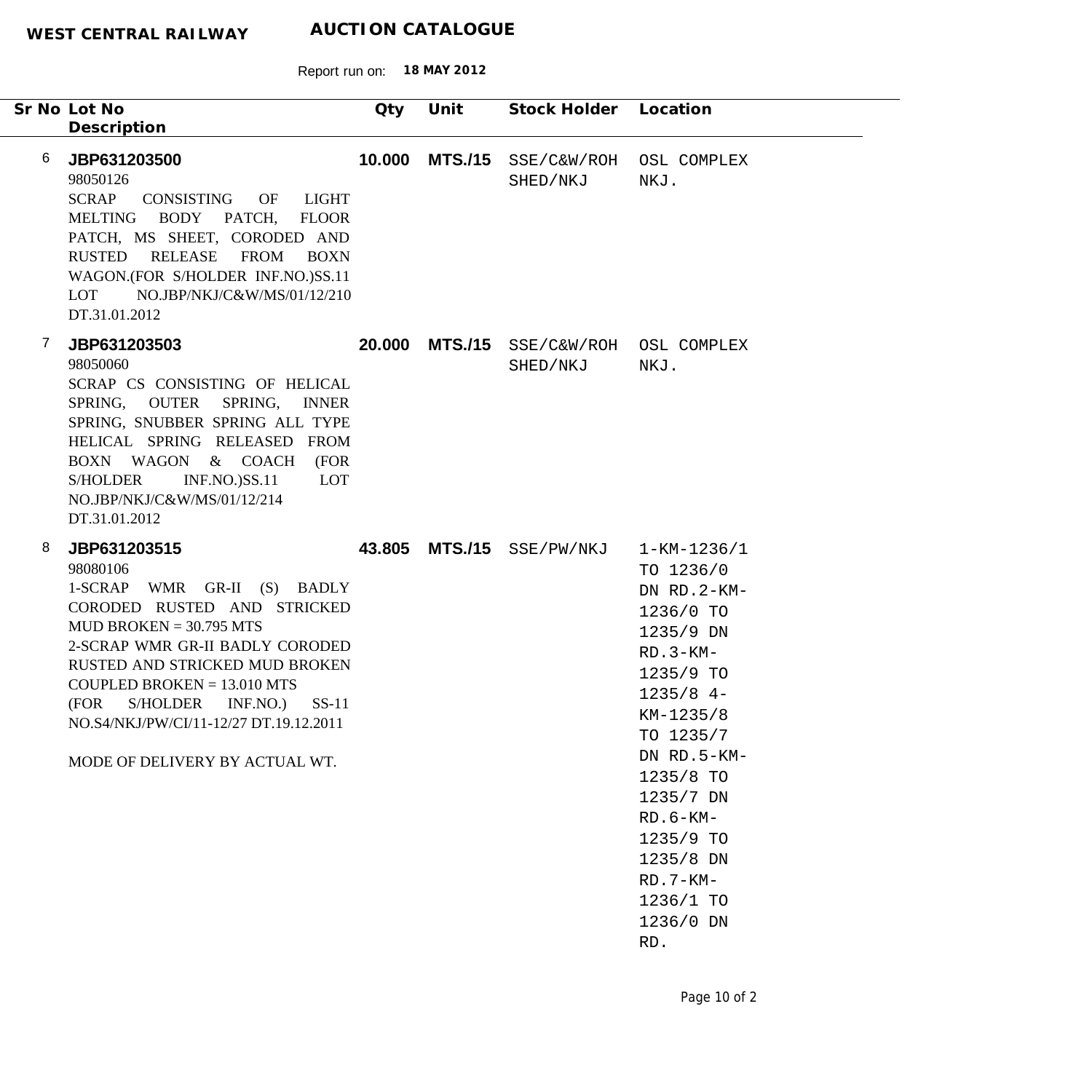|                  | Sr No Lot No<br>Description                                                                                                                                                                                                                                                                                | Qty    | Unit            | Stock Holder Location        |                                                                                                                                                            |
|------------------|------------------------------------------------------------------------------------------------------------------------------------------------------------------------------------------------------------------------------------------------------------------------------------------------------------|--------|-----------------|------------------------------|------------------------------------------------------------------------------------------------------------------------------------------------------------|
| 9                | JBP631203531<br>98011285<br>SCRAP RAIL 52 KG ABOVE 1 MTR<br>$LONG = 158 NOS = 1383.64 RM IN 2$<br>STACK.<br>(FOR S/HOLDER INF.NO.) SS-11<br>NO.SSE/PW/S/STA/52<br>KG<br>RAIL/17<br>DT.19.02.2012.                                                                                                          | 71.797 |                 | $MTS./15$ $SSE/PW/S/ST$<br>A | $KM-1179/5-$<br>$6, 6 - 7$ UP<br>SIDE STA<br>YARD.                                                                                                         |
| 10               | JBP631203536<br>98080015<br>SCRAP STS 168 LBS INTACT BG IN 7<br>STACK.<br>(FOR S/HOLDER INF.NO.) SS-11<br>NO.S4/STS 168/190 DT.09.02.2012                                                                                                                                                                  |        | 658.000 NOS./01 | SSE/PW/KTE                   | $KM-1098/3-4$<br>TO $1097/8-9$<br>UP JKE<br>YARD.                                                                                                          |
| 11               | JBP631203537<br>98080015<br>SCRAP STS 168 LBS INTACT BG IN 5<br>STACK.<br>(FOR<br>S/HOLDER INF.NO.)<br>$SS-11$<br>NO.S4/STS 168/213 DT.18.02.2012                                                                                                                                                          |        | 292.000 NOS./01 | SSE/PW/KTE                   | $KM-1077/4-5$<br>TO $1078/0-1$<br>UP AND DN<br>KTE (S)<br>YARD.                                                                                            |
| 12 <sup>12</sup> | JBP631203573<br>98011285<br>SCRAP RAIL 90 LBS ABOVE 1 MTR<br>$LONG = 126 NOS = 1380.94 RM (FOR)$<br><b>S/HOLDER</b><br><b>INF.NO.)SS.11</b><br>NO.JBP/MKP/R/11-12/49 DT.15.02.2012                                                                                                                         |        |                 | 61.604 MTS./15 SSE/PW/MKP    | $KM-1219/3-4$<br>DN SIDE                                                                                                                                   |
| 13               | JBP631203607<br>9808106<br>SCRAP CI POT GR.II SL COUPLED WITH<br>TIEBAR = 216 NOS PAIR COUPPLED<br>AND SINGLE CI POT SL BADLY<br><b>RUSTED AND CORODED=67 NOS</b><br>(FOR<br>S/HOLDER<br><b>INF.NO.)SS.11</b><br>NO.S4/A/JBP/SHR/SC./CI POT SL/11/12/30<br>DT.04.03.2012<br>MODE OF DELIVERY BY ACTUAL WT. |        |                 | 28.457 MTS./15 SSE/PW/SHR    | $1 - KM -$<br>$1043/9-$<br>1044/0 UP<br>SIDE IN 2<br>STACK 2-KM-<br>$1044/0 - 1$ DN<br>1 STACK 3-<br>$KM-1043/9-$<br>1044/0 UP<br>IST SINGLE<br>CI POT SL. |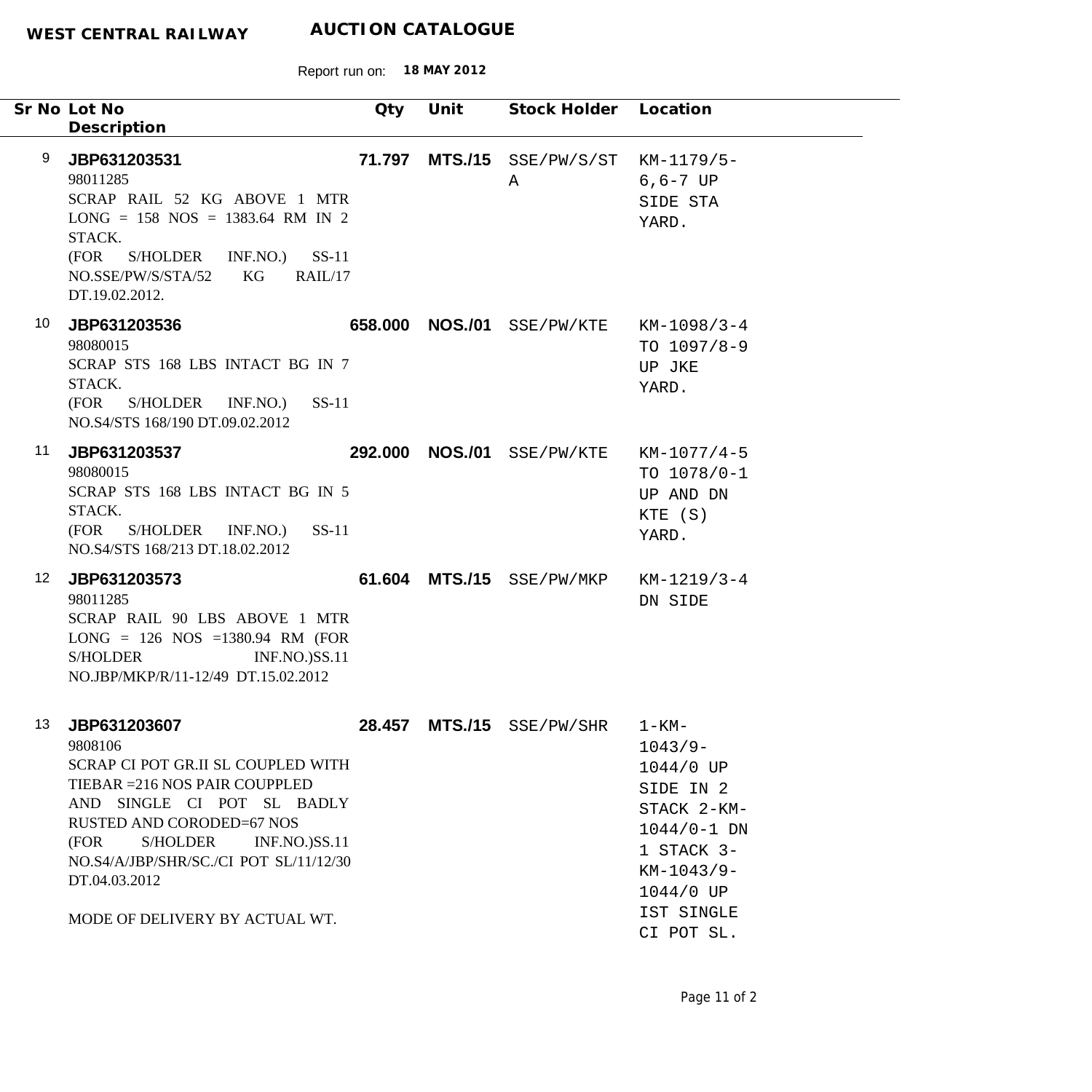|    | Sr No Lot No                                                                                                                                                                                                                                                                                                                       | Qty    | Unit           | Stock Holder Location                  |                                   |
|----|------------------------------------------------------------------------------------------------------------------------------------------------------------------------------------------------------------------------------------------------------------------------------------------------------------------------------------|--------|----------------|----------------------------------------|-----------------------------------|
|    | Description                                                                                                                                                                                                                                                                                                                        |        |                |                                        |                                   |
| 14 | JBP631203618<br>98090800<br>SCRAP MS CONDISTING DOORS AND<br>LIGHT MELTING MATERIAL i.e junk<br>(patch PCS OF SIDE VALVES, FLOWER,<br>ROOF, D.V COVERS, G.I.SHEETS<br>ETC.)(FOR<br><b>S/HOLDER</b><br>INF.NO.)JBP/STA/C&W/12/01/05<br>DT.25.02.2012                                                                                | 5.000  | <b>MTS./15</b> | SSE/C&W/STA ROH COMPLEX                | STA ALD<br>END.                   |
| 15 | JBP631203619<br>98050096<br>SCRAP FERROUS TURNING & BORING<br>RELEASED FROM WHEEL TURNING,<br>CUTTING AND BORING WORK.(FOR<br><b>S/HOLDER</b><br>INF.NO.)JBP/STA/C&W/12/01/06<br>DT.25.02.2012                                                                                                                                     |        |                | 45.000 MTS./15 SSE/C&W/STA ROH COMPLEX | STA JBP END                       |
| 16 | JBP631203620<br>98011509<br>SCRAP SPRING STEEL CONSISTING OF<br>ALL TYPE HELICAL SPRINGS (BODY<br>BOLSTER SPRINGS, SAB SPRINGS<br>ETC.(FOR<br><b>S/HOLDER</b><br>INF.NO.)JBP/STA/C&W/12/01/07<br>DT.25.02.2012                                                                                                                     | 5.000  |                | MTS./15 SSE/C&W/STA ROH COMPLEX        | STA ALD<br>END.                   |
| 17 | JBP631203622<br>98080016<br>SCRAP CI POTS PAIRS AND SINGLE CI<br><b>GR.II 88.5 LBS INTACT &amp; BROKEN AND</b><br>TIEBAR BROKEN BADLY CORODED<br>RUSTED AND BADLY INTERGRATED<br>WITH MUD CONCRET SELT. (FOR<br><b>S/HOLDER</b><br><b>INF.NO.)SS.11</b><br>NO.JBP/N/CI/II/11-12/12 DT.19.03.2012<br>MODE OF DELIVERY BY ACTUAL WT. | 32.421 | <b>MTS./15</b> | $SSE/PW/N/JB$ $KM-989/8-9$<br>Ρ        | PRAKASH<br>COLONY NEAR<br>MANDIR. |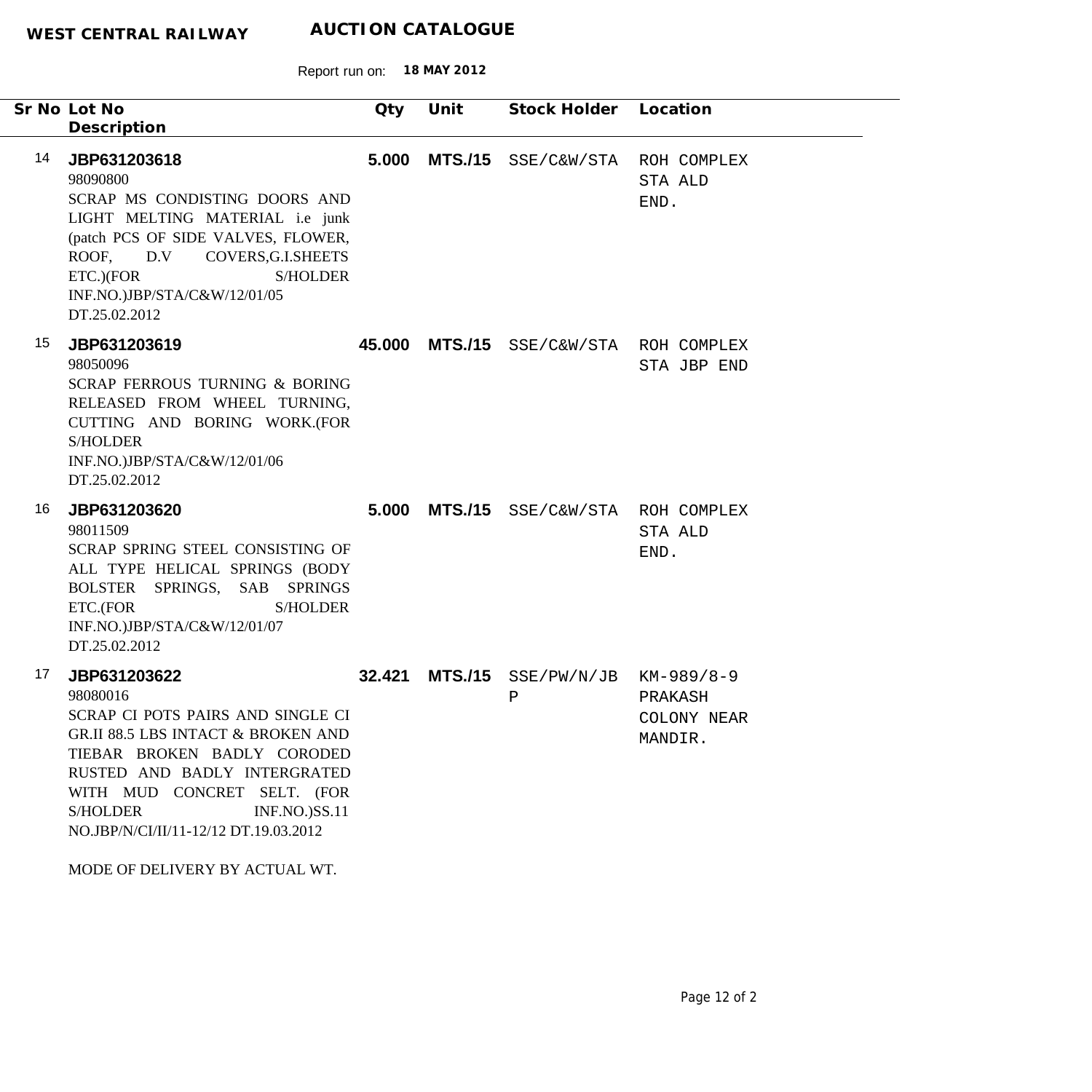| Sr No Lot No<br>Description                                                                                                                                                                                     | Qty                            | Unit | Stock Holder Location              |                                                                                                                                  |
|-----------------------------------------------------------------------------------------------------------------------------------------------------------------------------------------------------------------|--------------------------------|------|------------------------------------|----------------------------------------------------------------------------------------------------------------------------------|
| 18<br>JBP631203627<br>98050709<br>SCRAP STEEL XING SLEEPERS = 171<br>$NOS = 613.07$ RM<br>(FOR S/HOLDER INF.NO.)SS.11 NO.S-<br>5/KMZ/SS.11/STEEL<br>SLEEPER/2011-12/02 DT.24.11.2011<br>MODE OF DELIVERY BY RM. | <b>XING</b>                    |      | 21.764 MTS./15 SSE/PW/KMZ          | $KM-1196/8-9$<br>DN SIDE<br>BINA<br>$END, KM-$<br>1196/8-9 DN<br>SIDE BINA<br>$END, KM-$<br>$1197/4 - 5$ DN<br>SIDE BINA<br>END. |
| 19<br>JBP631203634<br>98050709<br>SCRAP 171 LBS SLEEPER RUSTED AND<br><b>CORROGATED</b><br>(FOR<br>S/HOLDER INF.NO.)SS.11<br>NO.JBP/SGO/171 LBS/188 DT.13.03.2012                                               |                                |      | 102.000 NOS./01 SSE/PW/SGO         | KM-1049/34<br>TO 1049/36<br>DN                                                                                                   |
| 20<br>JBP631203641<br>98011285<br>SCRAP RAIL 60 KG = 20 NOS = $174.53$<br>RM<br>S/HOLDER<br>(FOR<br>NO.SS.11/R/SRID/11-12/14 DT.15.03.2012                                                                      | 10.531<br><b>INF.NO.)SS.11</b> |      | $MTS. / 15$ SSE/PW/SRID KM-916/1-2 | UP RD SIDE<br>$S/L$ .                                                                                                            |
| 21<br>JBP631203642<br>98011285<br>SCRAP RAIL 52 KG = 41 NOS = $552.62$<br>RM<br>(FOR<br>S/HOLDER<br>NO.SRID/R/11-12/13 DT.15.03.2012                                                                            | 28.675<br><b>INF.NO.)SS.11</b> |      | MTS./15 SSE/PW/SRID KM-925/7-8     | UP RD. SIDE                                                                                                                      |
| 22<br>JBP631203644<br>98011285<br>SCRAP RAIL 52 KG = 39 NOS = $590.85$<br>RM<br>(FOR<br><b>S/HOLDER</b><br>NO.SRID/R/11-12/12 DT.15.03.2012                                                                     | 30.659<br><b>INF.NO.)SS.11</b> |      | MTS./15 SSE/PW/SRID                | $KM-928/1-2$<br>UP RD. SIDE.                                                                                                     |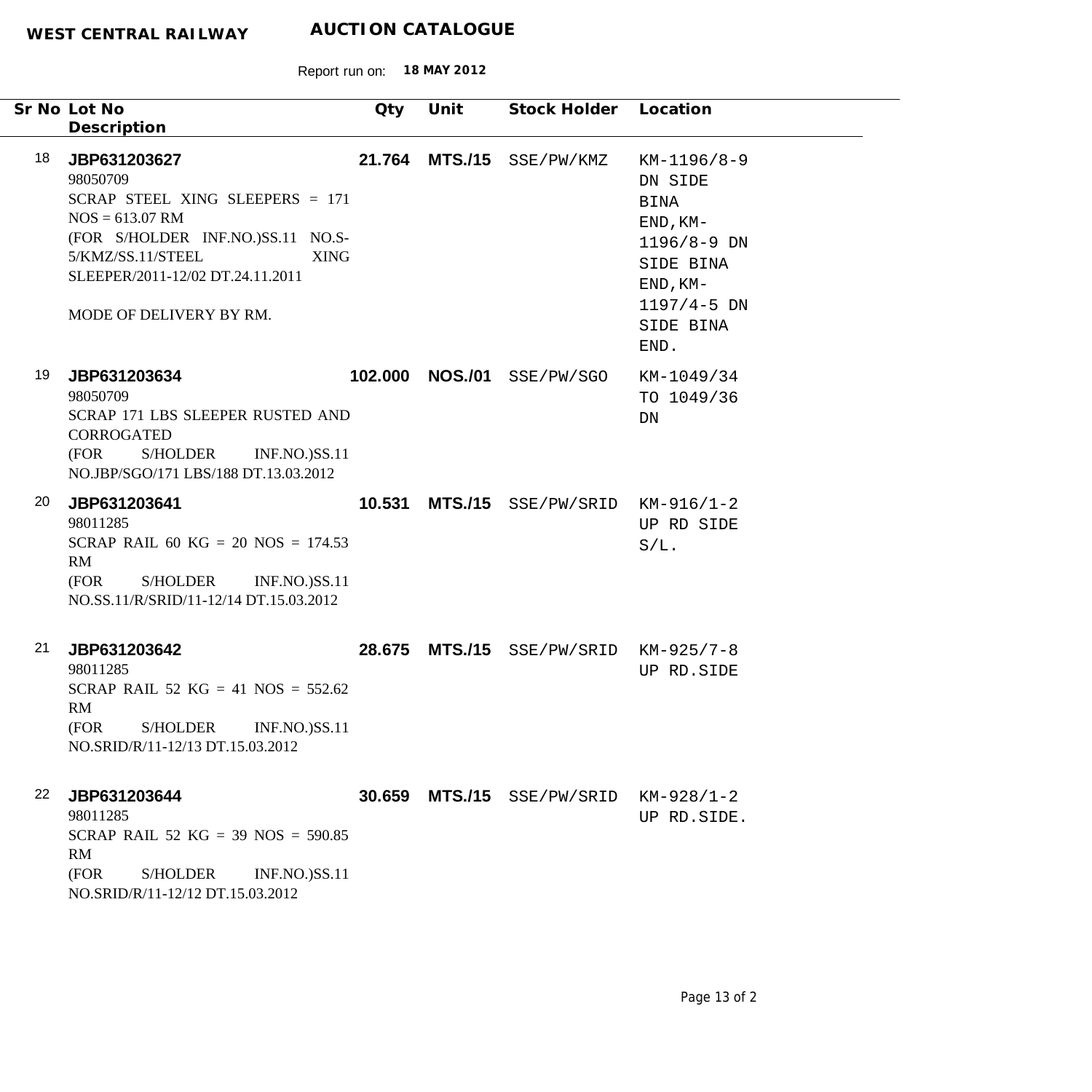|    | Sr No Lot No<br>Description                                                                                                                                                                      | Qty     | Unit           | Stock Holder Location            |                                                                                                                                            |
|----|--------------------------------------------------------------------------------------------------------------------------------------------------------------------------------------------------|---------|----------------|----------------------------------|--------------------------------------------------------------------------------------------------------------------------------------------|
| 23 | JBP631203645<br>98080015<br>SCRAP CST-9 PLATE BROKEN CI GR.I<br><b>INF.NO.)SS.11</b><br>(FOR<br>S/HOLDER<br>NO.JBP/STA/CI/11-12/29 DT.25.02.2012<br>MODE OF DELIVERY BY ACTUAL WT.               | 10.273  | <b>MTS./15</b> | SSE/PW/N/ST<br>Α                 | KM-1186/2-<br>$1, 1-$<br>1186/0,1185<br>$/9 - 8, 8 - 7, 7 -$<br>$6, 6 - 5, 5 - 4$<br>SAGM YD.                                              |
| 24 | JBP631203647<br>98050709<br><b>SCRAP STEEL TRUFF SLEEPER 168 LBS</b><br>IN 9<br>STACK.<br>(FOR<br><b>S/HOLDER</b><br><b>INF.NO.)SS.11</b><br>NO.JBP/BGTA/STS168<br><b>BS/06</b><br>DT.12.03.2012 | 613.000 | <b>NOS./01</b> | SSE/PW/BGTA                      | $KM-771/4-$<br>$5, 5 - 6, 6 -$<br>$7, 8-$<br>$9,772/0-1$<br>DN SIDE.                                                                       |
| 25 | JBP631203653<br>98011285<br>SCRAP RAIL 52 KG = 63 NOS = $483.73$<br>RM<br>(FOR<br>S/HOLDER<br><b>INF.NO.)SS.11</b><br>NO.JBP/BGTA/R/52KG/03 DT.03.03.2012                                        | 25.100  |                | $MTS./15$ SSE/PW/BGTA KM-765/2-3 | UP RD.                                                                                                                                     |
| 26 | JBP631203654<br>98050709<br><b>SCRAP STEEL TRUFF SLEEPER 168 LBS</b><br>IN 14 STACK.<br>(FOR<br><b>S/HOLDER</b><br><b>INF.NO.)SS.11</b><br>LBS/04<br>NO.JBP/BGTA/STS/168<br>DT.09.03.2012        | 546.000 | <b>NOS./01</b> | SSE/PW/BGTA                      | $KM-785/1-$<br>$0,784/9-$<br>$10, 9 - 8, 8 -$<br>$7, 7 - 6, 6 -$<br>$5, 5 - 4$ DN<br>SIDE, KM-<br>$784/4 - 5, 5 -$<br>$6, 0-1$ DN<br>SIDE. |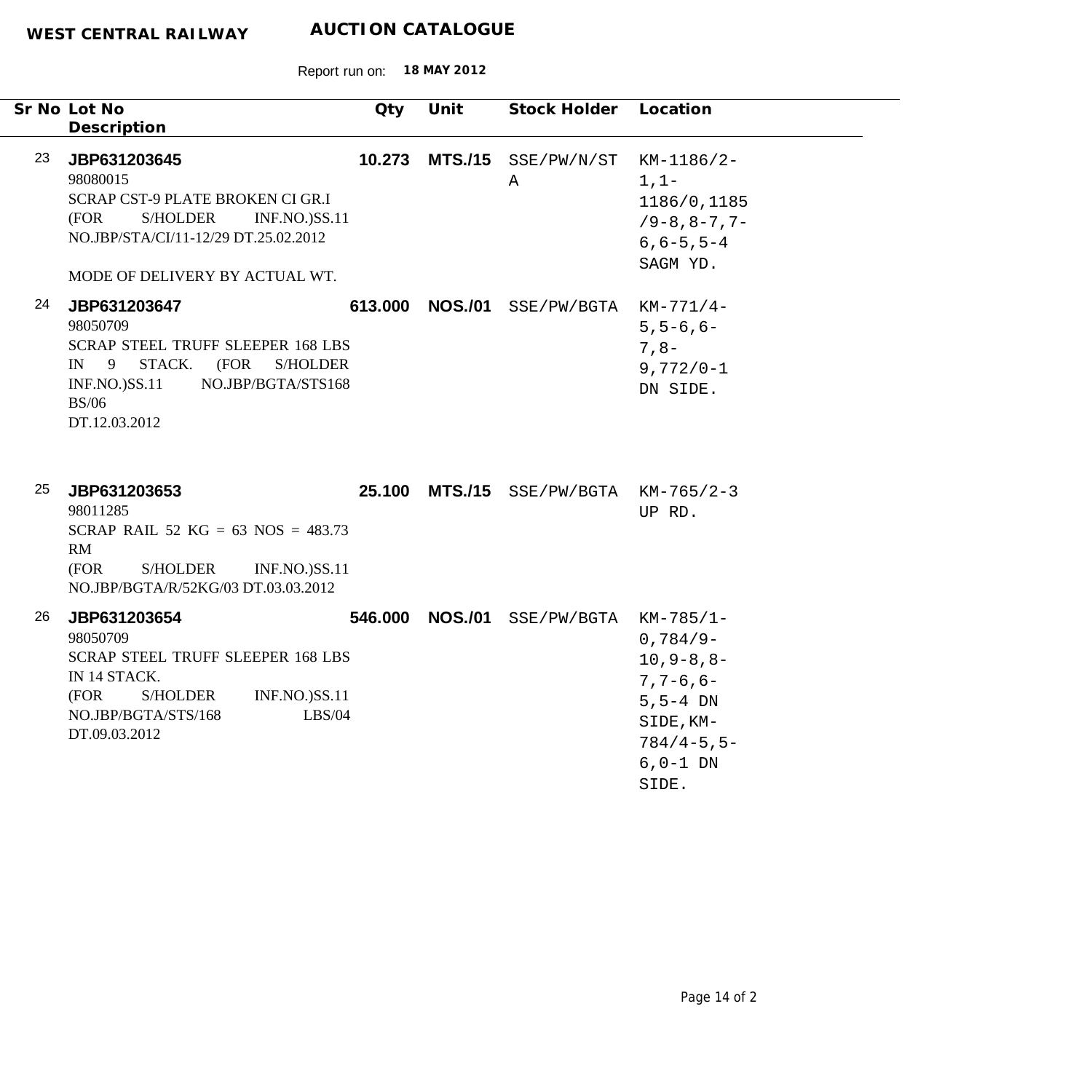| Sr No Lot No<br>Description                                                                                                                                                         | Qty      | Unit           | Stock Holder              | Location                                                                                                                                                                                                                                                      |
|-------------------------------------------------------------------------------------------------------------------------------------------------------------------------------------|----------|----------------|---------------------------|---------------------------------------------------------------------------------------------------------------------------------------------------------------------------------------------------------------------------------------------------------------|
| 27<br>JBP631203660<br>98050709<br>SCRAP ST SLEEPER 171 LBS INTACT<br><b>PLAIN</b><br>(FOR<br><b>S/HOLDER</b><br><b>INF.NO.)SS.11</b><br>NO.SGAM/SS.11/STS/11-12/18<br>DT.25.02.2012 | 1028.000 | <b>NOS./01</b> | SSE/PW/SGAM               | $1&2-KM-$<br>$1321/8-9$<br>NTP 3,4&5-<br>$KM-1321/9-$<br>1322/0 NTP<br>$6&7-KM-$<br>$1322/0 - 1$<br>NTP 8,9&10-<br>$KM-1322/1-2$<br>NTP 11, 12-<br>$KM-1322/2-3$<br><b>NTP</b><br>13, 14, 15& 16<br>$-KM-1322/3-$<br>4 NTP 17-<br>$KM-1322/4-5$<br><b>NTP</b> |
| 28<br>JBP631203674<br>98011285<br>SCRAP RAIL 52 KG=261 NOS = $1894.24$<br>RM IN 6 STACK<br>(FOR S/HOLDER<br>JBP/SGP/R/11<br><b>INF.NO.)SS.11</b><br>DT.16.03.2012                   |          |                | 98.292 MTS./15 SSE/PW/SGP | KM-811/7 TO<br>$813/6$ UP &<br>DN SIDE<br>BETWEEN PPS<br>YD.                                                                                                                                                                                                  |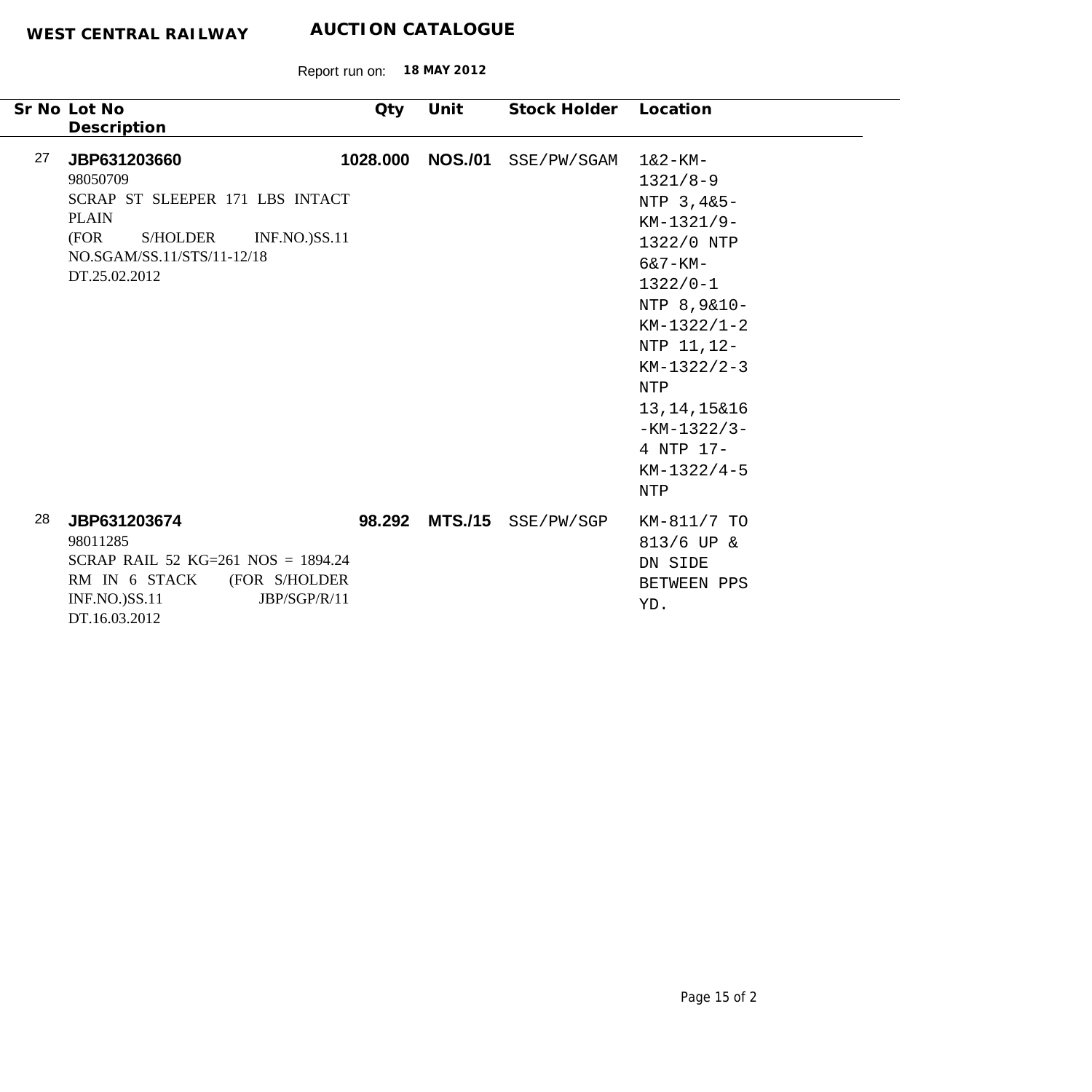Report run on: **18 MAY 2012**

|    | Sr No Lot No<br>Description                                                                                                                                                                                | Qty    | Unit | Stock Holder      | Location                                                                                                                                                                                                                                                                                                                 |
|----|------------------------------------------------------------------------------------------------------------------------------------------------------------------------------------------------------------|--------|------|-------------------|--------------------------------------------------------------------------------------------------------------------------------------------------------------------------------------------------------------------------------------------------------------------------------------------------------------------------|
| 29 | JBP631203678<br>98050709<br>SCRAP STEEL SXS WITHOUT SLIDE<br>CHAIR IN 7 STACK = $342$ NOS = $1215.95$<br>RM (FOR S/HOLDER INF.NO.)SS.11 S<br>4/NKJ/PW/SXS/11-12/46 DT.05.03.2012<br>MOD OF DELIVERY BY RM. | 43.166 |      | MTS./15 SSE/PWNKJ | 1-KM 1029/5<br>TO 1029/4<br>UP LINE, $2-$<br>KM 1029/6<br>TO 1029/5<br>UP<br>$LINE, 3&4-$<br>KM 1029/7<br>TO 1029/6<br>UP LINE, 5-<br><b>URDI 1027</b><br>TO URDI<br>1023 NEAR<br>ARE NKJ C<br>CABIN, 6-<br><b>URDI 1063</b><br>TO URDI<br>$1041, 7-$<br><b>URDI 1079</b><br>TO URDI<br>1063 NEAR<br>ARE NKJ C<br>CABIN. |
|    |                                                                                                                                                                                                            |        |      |                   |                                                                                                                                                                                                                                                                                                                          |

 $\overline{\phantom{0}}$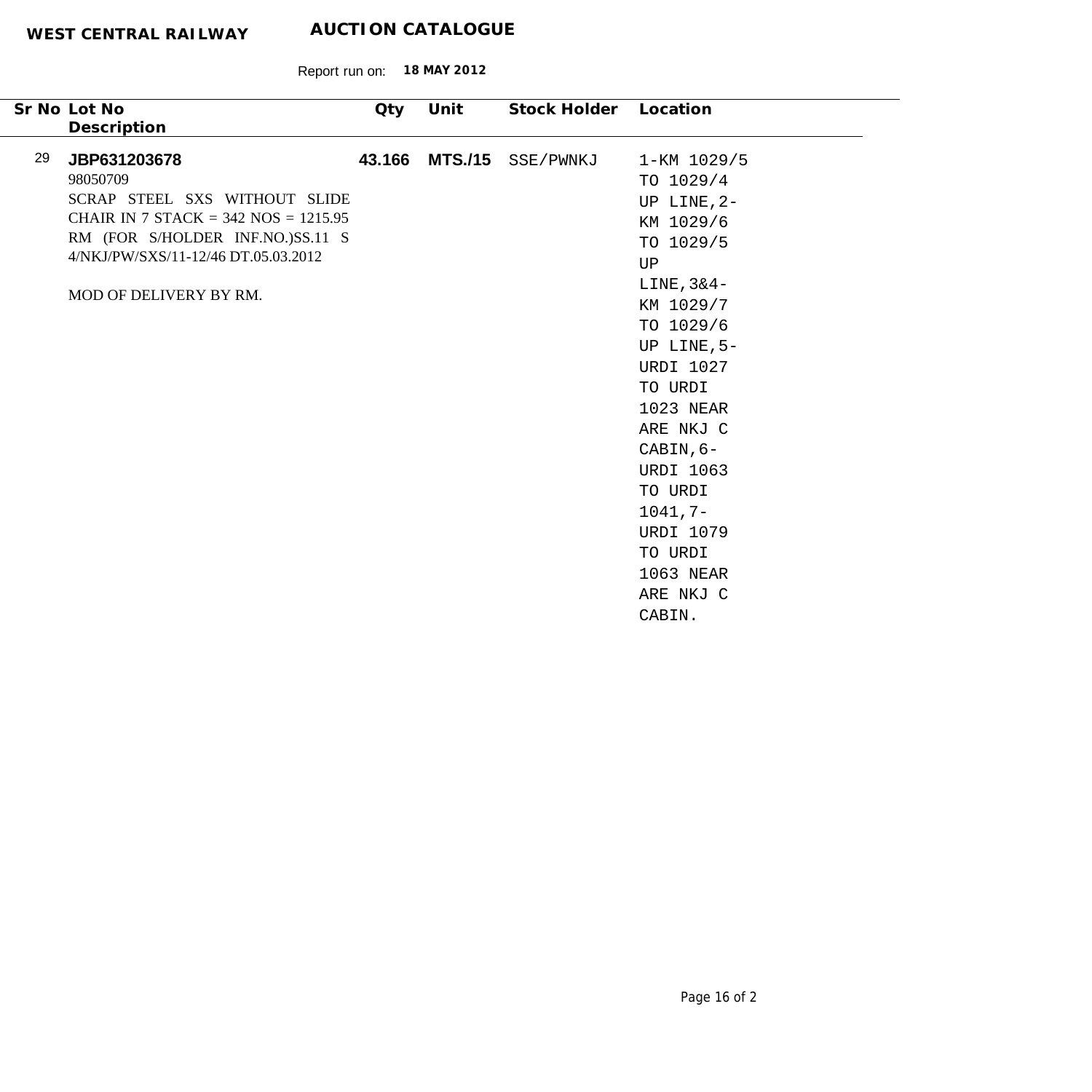|    | Sr No Lot No<br>Description                                                                                                                                                                          | Qty | Unit           | Stock Holder Location |                                                                                                                                                                                                                                                                                                                                  |
|----|------------------------------------------------------------------------------------------------------------------------------------------------------------------------------------------------------|-----|----------------|-----------------------|----------------------------------------------------------------------------------------------------------------------------------------------------------------------------------------------------------------------------------------------------------------------------------------------------------------------------------|
| 30 | JBP631204003<br>98050709<br>SCRAP STS 168 LBS BROKEN AND<br>RUSTED IN 17 STACK.(FOR S/HOLDER<br>$INF.NO.$ ) $SS.11$<br>NO.S4/NKJ/PW/STS/11-<br>12/12 DT.25.07.2011<br>MODE OF DELIVERY BY ACTUAL WT. |     | 51.600 MTS./15 | SSE/PW/NKJ            | $1-URDI/1049$<br>TO<br>URDI/1065<br>$2 - KM - 1029/9$<br>TO KM-<br>1029/8 UP<br>$RD.3-KM-$<br>1030/0 TO<br>KM-1029/9<br>UP $RD.4-$<br>URDI/1083<br><b>TO</b><br>URDI/1105<br>$TGI 5-$<br>URDI/1135<br><b>TO</b><br>URDI/1163<br>TGI 6-<br>URDI/1227<br>TO<br>URDI/1263<br>$TGI.7-$<br>URDI/1333<br>TO<br>URDI/2367<br><b>TGI</b> |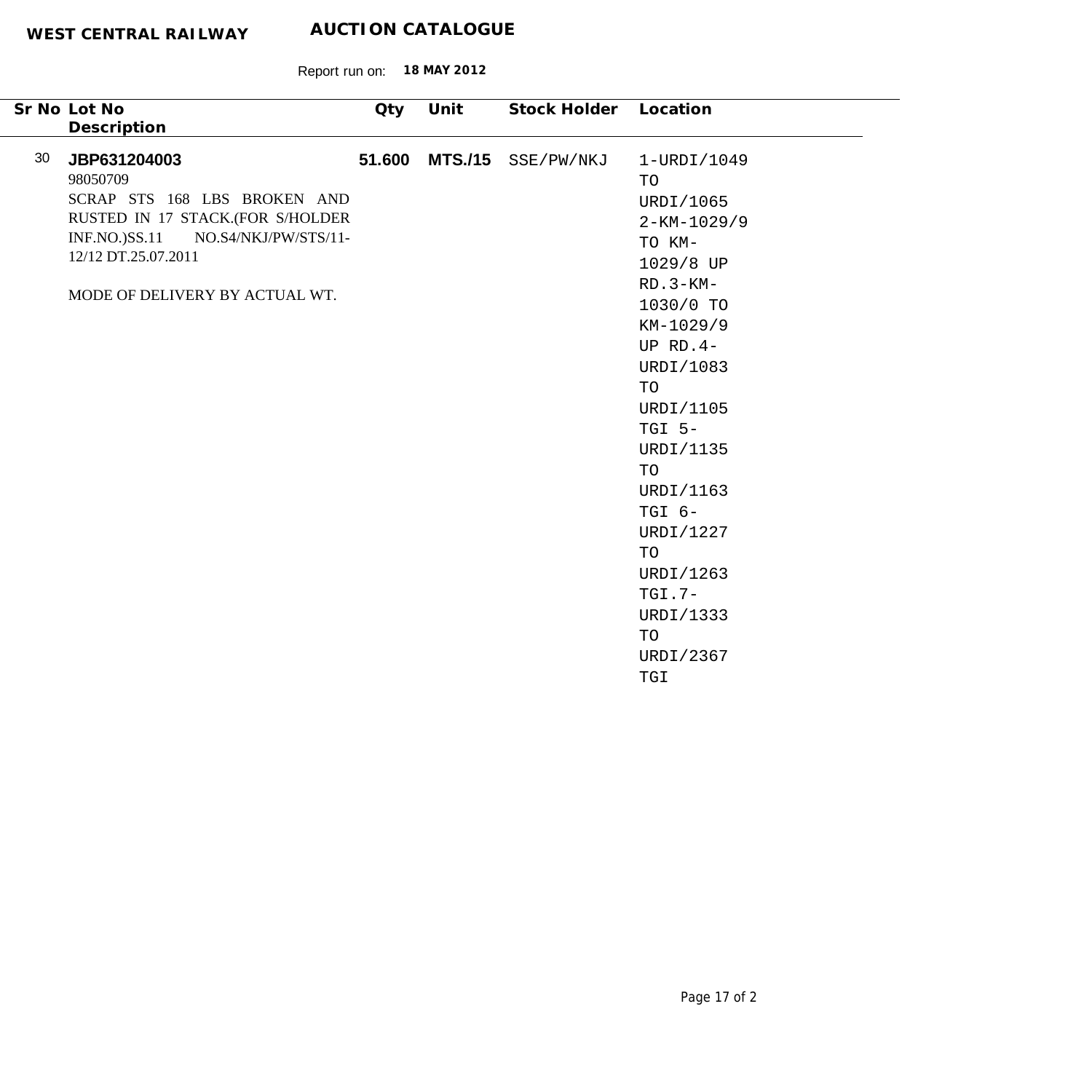| Sr No Lot No                                                                                                        | Qty    | Unit           | Stock Holder Location |                           |
|---------------------------------------------------------------------------------------------------------------------|--------|----------------|-----------------------|---------------------------|
| Description                                                                                                         |        |                |                       |                           |
| 31<br>JBP631204004<br>SCRAP OLD IRON & STEEL RELEASED<br>FROM ACCIDENTAL UNDER AGED<br>COND.WAGON (8 WHEELER<br>BG) | 15.000 | <b>MTS./15</b> | SSE/C&W/STA           | ROH COMPLEX<br><b>STA</b> |
| WITHOUT WHEEL SETS WITH CTRB<br>AND TROLLEYS.<br>WAGON NO.SR 41490A BCN (FOR                                        |        |                |                       |                           |
| <b>S/HOLDER</b><br><b>INF.NO.)SS.11</b><br>L.NO.STA/SL/36<br>NO.SSE/C&W/STA<br>DT.27.03.2012                        |        |                |                       |                           |
| <b>NAME OF RETURNABLE ITEMS:-</b><br>1-CTRB WHEELS WITH A/B BEARING =<br>4 PRS                                      |        |                |                       |                           |
| 2-CASNUB TROLLIES = $02$ NOS<br>3-COUPLER BODY = $02$ NOS<br>$4-TOGGLE = 2 NOS$                                     |        |                |                       |                           |
| $5-YOKE = 02 NOS$<br>6-DRAFT GEAR COMPLETE = $02$ NOS                                                               |        |                |                       |                           |
| $7-YOKE$ PIN SUPPORT = 02 NOS<br>$8-KNUCKLE = 02 NOS$<br>$9$ -LOCK LIFT LEVER = 02 NOS                              |        |                |                       |                           |
| 10-COUPLER ROD = $02$ NOS<br>11- HANGER BRACKET = $02$ NOS                                                          |        |                |                       |                           |
| <b>12-SHAFT BEARING WITH SHINE PLATE</b><br>$= 01$ NOS                                                              |        |                |                       |                           |
| 13-ROLLER FOR BOGIE PULL ROD $= 01$<br><b>NOS</b><br>14-SAB COMPLETE WITH CONTROL                                   |        |                |                       |                           |
| $ROD = 01 NOS$<br>15-EL DEVICE COMPLETE $= 01$ NOS                                                                  |        |                |                       |                           |
| 16-ISOLATING COCK = 01 NOS<br>17-AUXILIARY RESERVOIR = 01 NOS<br>$18-YOKE PIN = 02 NOS$                             |        |                |                       |                           |
| 19-DISTRIBUTOR VALVE COMPLETE =<br>01 NOS                                                                           |        |                |                       |                           |
| $20$ -BRAKE CYLINER = 01 NOS<br>21-BOGIE CP TOP = $02$ NOS                                                          |        |                |                       |                           |
| 22-BOGIE CP BOTTOM = $02$ NOS<br>23-MAIN PULL ROD SHORT = $01$ NOS<br>24-MAIN PULL ROD LONG $= 01$ NOS              |        |                |                       |                           |
| 25-YOKE SUPPORT PLATE = $02$ NOS<br>$26$ -MAIN PULL RD TO SAB = 01 NOS                                              |        |                |                       |                           |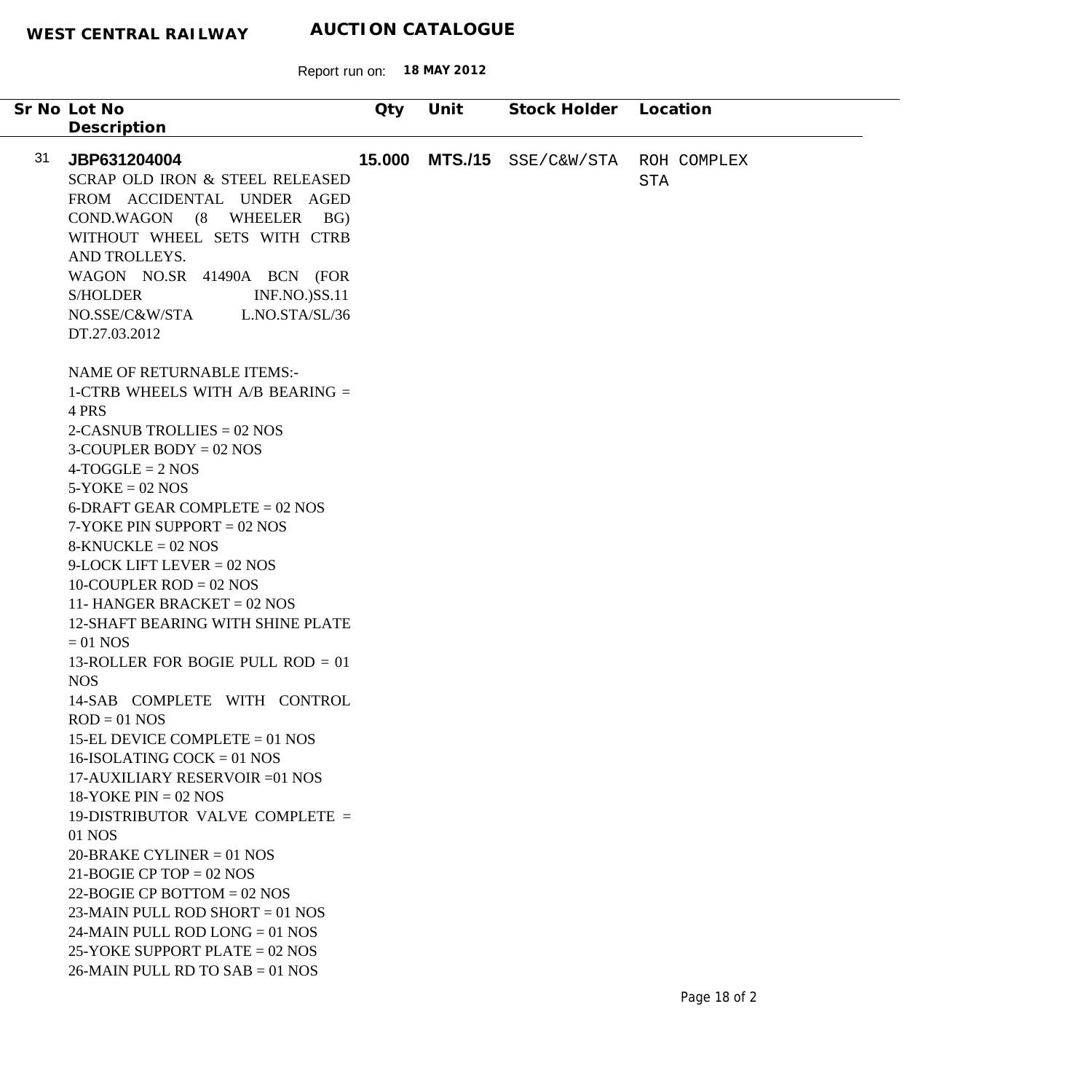|    | Sr No Lot No<br>Description                                                                                                                                                                                                                                                                                  | Qty    | Unit           | Stock Holder Location               |                                    |
|----|--------------------------------------------------------------------------------------------------------------------------------------------------------------------------------------------------------------------------------------------------------------------------------------------------------------|--------|----------------|-------------------------------------|------------------------------------|
|    | MODE OF DELIVERY BY ACTUAL WT.                                                                                                                                                                                                                                                                               |        |                |                                     |                                    |
| 32 | JBP631205007<br>98413464<br>SCRAP CONSISTING OF COMPOSITE<br>BRAKE BLOCK RELEASE FROM BOXN<br>WAGON.(FOR S/HOLDER INF.NO.)SS.11<br>NO.JBP/NKJ/C&W/M.S./03/12/222<br>LOT<br>DT.24.03.2012.                                                                                                                    | 30.000 | <b>MTS./15</b> | SSE/C&W/ROH<br>SHED/NKJ             | OSL COMPLEX<br>NKJ IN 02<br>STACK. |
| 33 | JBP631205009<br>98050096<br>SCRAP CS CONSISTING OF HELICAL<br>SPRING OUTER SPRING, INNER SPRING,<br>SNUBBER SPRING, ALL TYPE HELICAL<br>SPRING RELEASE FROM BOXN WAGON<br><b>COACHES</b><br>(FOR<br><b>S/HOLDER</b><br>AND<br><b>INF.NO.)SS.11</b><br>LOT<br>NO.JBP/NKJ/C&W/CS/03/12/226<br>DT.24.03.2012.   | 15.000 | <b>MTS./15</b> | SSE/C&W/ROH OSL COMPLEX<br>SHED/NKJ | NKJ.                               |
| 34 | JBP631205010<br>98050126<br><b>SCRAP</b><br>CONSISTING<br>OF<br>LIGHT<br>MELTING, BODY PATCH,<br><b>FLOOR</b><br>PATCH, MS SHEET CORODED AND<br><b>RUSTED</b><br><b>RELEASE</b><br><b>FROM</b><br><b>BOXN</b><br>WAGON.(FOR S/HOLDER INF.NO.)SS.11<br>NO.JBP/NKJ/C&W/M.S./03/12/227<br>LOT<br>DT.24.03.2012. | 15.000 | <b>MTS./15</b> | SSE/C&W/ROH<br>SHED/NKJ             | OSL COMPLEX<br>NKJ.                |
| 35 | JBP631205012<br>98050095<br>SCRAP CONSISTING OF TURNING AND<br>BORING .MAXIMUM QTY TURNING<br>AND RUSTED CORODED ALONG WITH<br>CTRB LOCK PLATE (FOR S/HOLDER<br><b>INF.NO.)SS.11</b><br>LOT<br>NO.JBP/NKJ/C&W/CS/03/12/224<br>DT.24.03.2012.                                                                 | 60.000 | <b>MTS./15</b> | SSE/C&W/ROH<br>SHED/NKJ             | OSL ROH<br>COMPLEX<br>NKJ.         |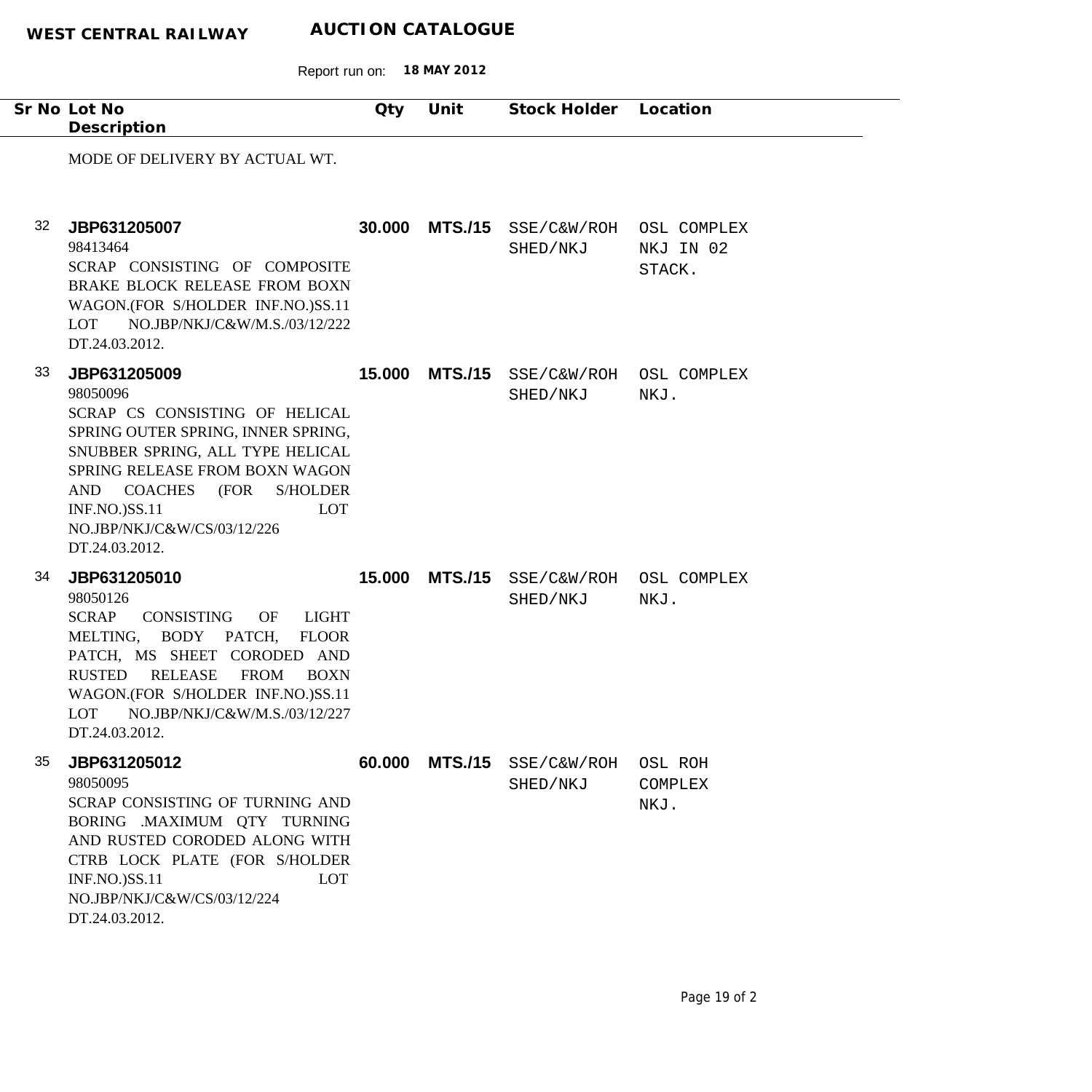|    | Sr No Lot No<br>Description                                                                                                                                                                                                                                            | Qty    | Unit            | Stock Holder Location                        |                                                                                                                |
|----|------------------------------------------------------------------------------------------------------------------------------------------------------------------------------------------------------------------------------------------------------------------------|--------|-----------------|----------------------------------------------|----------------------------------------------------------------------------------------------------------------|
| 36 | JBP631205014<br>98936025<br><b>SCRAP</b><br><b>USED</b><br>OIL<br>OF<br>TRANSFORMER(TFP)<br><b>WITH</b><br><b>IRON</b><br>DRUMS. TOTAL177DRUMS EACH DRUM<br>CONTAINING APPROX.209 LTR TFP OIL.<br>(FOR s/HOLDER INF. NO.) LOT<br>NO.NKJ/TRS/SC NF/11-12/16 DTD22/03/12 | 33.000 |                 | SSE/S/ELS/N<br>ΚJ                            | MATERIAL<br>WILL BE<br>DELIVERED<br>FROM<br>ELS/NKJ.                                                           |
| 37 | JBP631205015<br>98850102<br>SCRAP CI BRAKE BLOCK GR.II WITH<br>OR WITHOUT M.S.BRAKE<br><b>SHOE</b><br>S/HOLDER INF.NO.)LOT<br>ETC.(FOR<br>NO.NKJ/TRS/SC/F/11-12/15 DT.22.03.12.                                                                                        |        |                 | 60.000 MTS./15 SSE/S/ELS/N MATERIAL<br>ΚJ    | WILL BE<br>DELIVERED<br>FROM ELS-<br>NKJ.                                                                      |
| 38 | JBP631205016<br>98050813<br>SCRAP GEAR CASE RELEASED FROM<br>AC LOCOMOTIVE WITH CARDIUN<br>COMPOUND COACHING INSIDE & OUT<br>SIDE IN 02 STACK<br>(FOR<br>S/HOLDER INF.NO.)LOT<br>NO.NKJ/TRS/S/CF/11-12/19 DT.22.03.12.                                                 |        |                 | 17.000 MTS./15 SSE/S/ELS/N MATERIAL IS<br>ΚJ | IN TWO STAG<br>$6$ MTS + $11$<br>MTS AT ELS<br>NKJ<br>COMPOUND<br>AND WILL BE<br>DELIVERED<br>FROM ELS<br>NKJ. |
| 39 | JBP631205017<br>98310604<br><b>SCRAP</b><br><b>DRUM</b><br><b>IRON</b><br><b>EMPTY</b><br>OIL/CARDIUM CAPACITY 182/205 KGS<br>WITH OR WITHOUT BUNGS.<br><b>S/HOLDER</b><br>INF.NO.)LOT<br>(FOR<br>NO.NKJ/TRS/SC/11-12/17 DT.22.03.12.                                  |        | 214.000 NOS./01 | SSE/S/ELS/N<br>ΚJ                            | MATERIAL<br>WILL BE<br>DELIVERED<br>FROM ELS<br>NKJ.                                                           |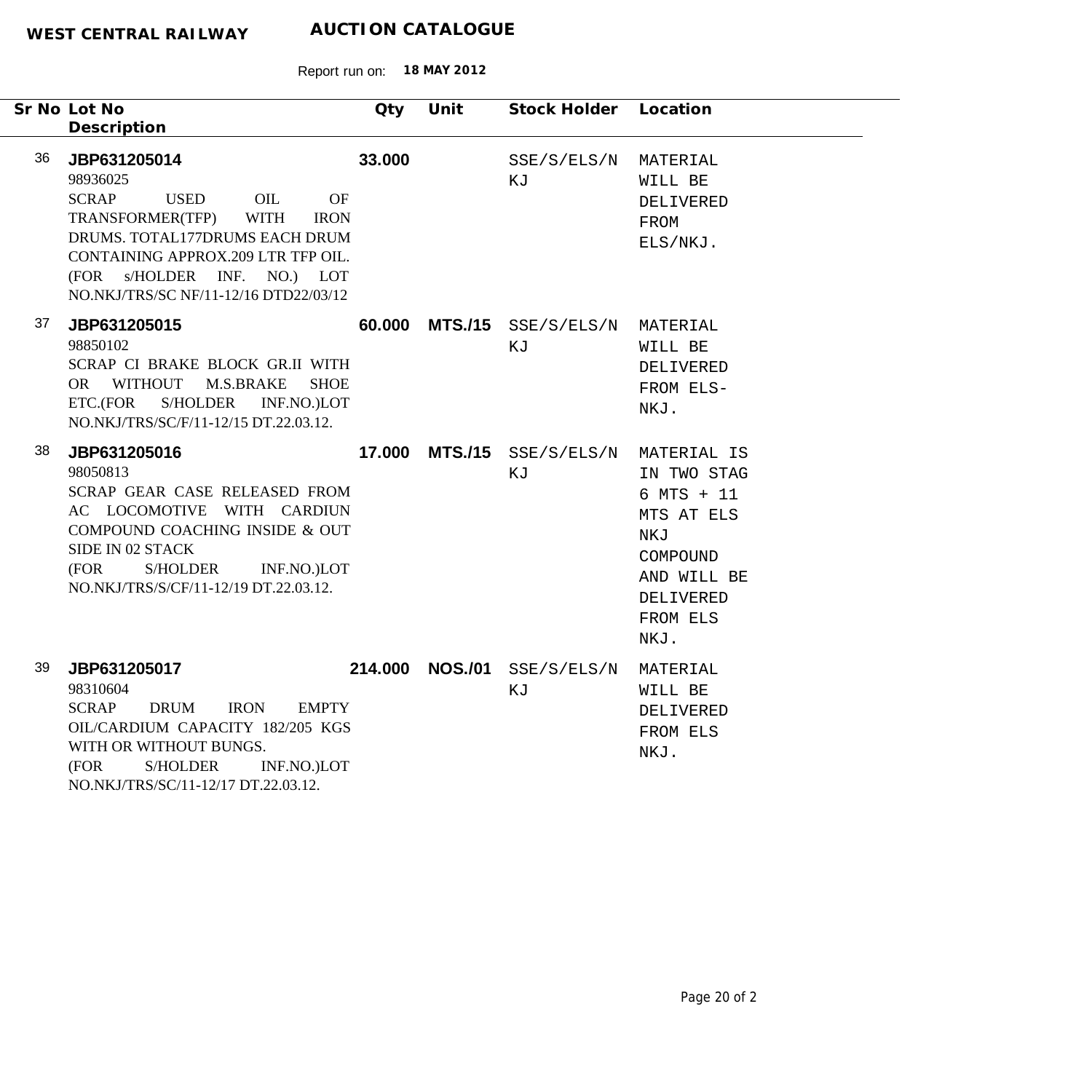Report run on: **18 MAY 2012**

|    | Sr No Lot No<br>Description                                                                                                                                                                                                                                                                                                        | Qty    | Unit | Stock Holder                       | Location                                                       |
|----|------------------------------------------------------------------------------------------------------------------------------------------------------------------------------------------------------------------------------------------------------------------------------------------------------------------------------------|--------|------|------------------------------------|----------------------------------------------------------------|
| 40 | JBP631205018<br>98050813<br><b>SCRAP</b><br><b>MIXED</b><br><b>FERROUS</b><br>HEAVY<br>MELTING SCRAP COMPOUNDS OF AC<br>LOCO WAG5 & WAG7 TYPE MATERIAL<br>LIKE EQULISER BEAM LONG AND<br>SHORT EQULISHER LINK, EQULISER<br>BEAM AND COMPANSATING BEAM.<br>(FOR<br>S/HOLDER<br>INF.NO.)LOT<br>NO.NKJ/TRS/SC/F/11-12/18 DT.22.03.12. | 24.000 |      | MTS./15 SSE/S/ELS/N<br>ΚJ          | MATERIAL<br>WILL BE<br>RELEASED<br>FROM ELS<br>NKJ.            |
| 41 | JBP631205019<br>98850102<br>SCRAP TURNING & BORING RUSTED<br>CHIPS RELEASED FROM AC LOCO<br>(FOR<br>S/HOLDER<br>INF.NO.)LOT<br>NO.NKJ/TRS/SC/F/11-12/20 DT.22.03.12.                                                                                                                                                               | 15.000 |      | MTS./15 SSE/S/ELS/N MATERIAL<br>ΚJ | WILL BE<br><b>RELEASED</b><br>FROM ELS<br>NKJ.                 |
| 42 | JBP631205020<br>98320051<br>SCRAP AND COND.10 TON CAPACITY<br>ORTON RAIL CRANE WITHOUT WHEEL<br><b>SETS</b><br>(FOR<br><b>S/HOLDER</b><br><b>INF.NO.)SS.11</b><br>NO.NKJ/SSE/D/2011/33 DT.18.01.2012<br><b>NOTE:- "CUTTING ALLOWED FOR EASY</b><br>LOADING"                                                                        | 32,000 |      | MTS./15 SSE/LOCO/DL<br>S/NKJ       | MATERIAL<br>WILL BE<br>SUPPLIED IN<br>DIESEL LOCO<br>SHED NKJ. |
|    | Note:- Scrap Lead acid batteries/Lead sludge,<br>rreate all dreined lube all cores trengformers                                                                                                                                                                                                                                    |        |      |                                    |                                                                |

waste oil, drained lube oil, scrap transformer oil waste grease etc can be bid upon only by the firms having valid registration with the Ministry of Environment and Forests, Govt. of India as authorized recyclers/reprocessors of these items and having environmentally sound management facilities for the purpose. The persons actually bidding on behalf of a firm should have original/attested copy of the registration certificate and an authority letter in original on firm's letterhead to bid in the auction on behalf of that firm.